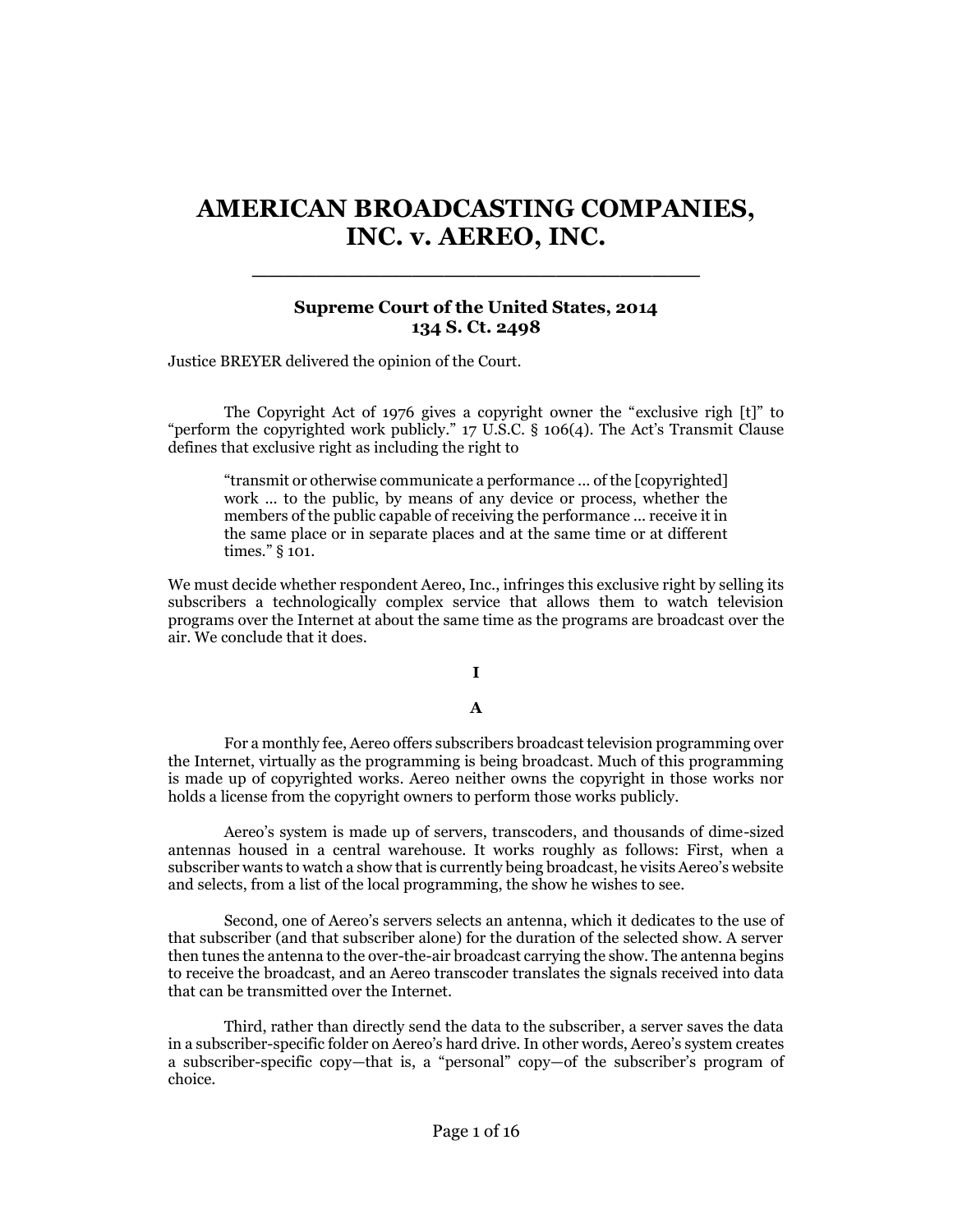Fourth, once several seconds of programming have been saved, Aereo's server begins to stream the saved copy of the show to the subscriber over the Internet. (The subscriber may instead direct Aereo to stream the program at a later time, but that aspect of Aereo's service is not before us.) The subscriber can watch the streamed program on the screen of his personal computer, tablet, smart phone, Internet-connected television, or other Internet-connected device. The streaming continues, a mere few seconds behind the over-the-air broadcast, until the subscriber has received the entire show. See A Dictionary of Computing 494 (6th ed. 2008) (defining "streaming" as "[t]he process of providing a steady flow of audio or video data so that an Internet user is able to access it as it is transmitted").

Aereo emphasizes that the data that its system streams to each subscriber are the data from his own personal copy, made from the broadcast signals received by the particular antenna allotted to him. Its system does not transmit data saved in one subscriber's folder to any other subscriber. When two subscribers wish to watch the same program, Aereo's system activates two separate antennas and saves two separate copies of the program in two separate folders. It then streams the show to the subscribers through two separate transmissions—each from the subscriber's personal copy.

**B**

Petitioners are television producers, marketers, distributors, and broadcasters who own the copyrights in many of the programs that Aereo's system streams to its subscribers. They brought suit against Aereo for copyright infringement in Federal District Court. They sought a preliminary injunction, arguing that Aereo was infringing their right to "perform" their works "publicly," as the Transmit Clause defines those terms.

The District Court denied the preliminary injunction. [874 F.Supp.2d 373](http://www.westlaw.com/Link/Document/FullText?findType=Y&serNum=2028182174&pubNum=4637&originatingDoc=I41c16b35fc7311e3b4bafa136b480ad2&refType=RP&originationContext=document&vr=3.0&rs=cblt1.0&transitionType=DocumentItem&contextData=(sc.Search))  [\(S.D.N.Y.2012\).](http://www.westlaw.com/Link/Document/FullText?findType=Y&serNum=2028182174&pubNum=4637&originatingDoc=I41c16b35fc7311e3b4bafa136b480ad2&refType=RP&originationContext=document&vr=3.0&rs=cblt1.0&transitionType=DocumentItem&contextData=(sc.Search)) Relying on prior Circuit precedent, a divided panel of the Second Circuit affirmed. *[WNET, Thirteen v. Aereo, Inc.,](http://www.westlaw.com/Link/Document/FullText?findType=Y&serNum=2030257137&pubNum=506&originatingDoc=I41c16b35fc7311e3b4bafa136b480ad2&refType=RP&originationContext=document&vr=3.0&rs=cblt1.0&transitionType=DocumentItem&contextData=(sc.Search))* 712 F.3d 676 (2013) (citing *[Cartoon Network LP,](http://www.westlaw.com/Link/Document/FullText?findType=Y&serNum=2016676234&pubNum=506&originatingDoc=I41c16b35fc7311e3b4bafa136b480ad2&refType=RP&originationContext=document&vr=3.0&rs=cblt1.0&transitionType=DocumentItem&contextData=(sc.Search))  [LLLP v. CSC Holdings, Inc.,](http://www.westlaw.com/Link/Document/FullText?findType=Y&serNum=2016676234&pubNum=506&originatingDoc=I41c16b35fc7311e3b4bafa136b480ad2&refType=RP&originationContext=document&vr=3.0&rs=cblt1.0&transitionType=DocumentItem&contextData=(sc.Search))* 536 F.3d 121 (2008)). In the Second Circuit's view, Aereo does not perform publicly within the meaning of the Transmit Clause because it does not transmit "to the public." Rather, each time Aereo streams a program to a subscriber, it sends a *private* transmission that is available only to that subscriber. The Second Circuit denied rehearing en banc, over the dissent of two judges. *[WNET, Thirteen v. Aereo, Inc.,](http://www.westlaw.com/Link/Document/FullText?findType=Y&serNum=2031070965&pubNum=506&originatingDoc=I41c16b35fc7311e3b4bafa136b480ad2&refType=RP&originationContext=document&vr=3.0&rs=cblt1.0&transitionType=DocumentItem&contextData=(sc.Search))* [722 F.3d 500 \(2013\).](http://www.westlaw.com/Link/Document/FullText?findType=Y&serNum=2031070965&pubNum=506&originatingDoc=I41c16b35fc7311e3b4bafa136b480ad2&refType=RP&originationContext=document&vr=3.0&rs=cblt1.0&transitionType=DocumentItem&contextData=(sc.Search)) We granted certiorari.

### **II**

This case requires us to answer two questions: First, in operating in the manner described above, does Aereo "perform" at all? And second, if so, does Aereo do so "publicly"? We address these distinct questions in turn.

Does Aereo "perform"? See [§ 106\(4\)](http://www.westlaw.com/Link/Document/FullText?findType=L&pubNum=1000546&cite=17USCAS106&originatingDoc=I41c16b35fc7311e3b4bafa136b480ad2&refType=RB&originationContext=document&vr=3.0&rs=cblt1.0&transitionType=DocumentItem&contextData=(sc.Search)#co_pp_0bd500007a412) ("[T]he owner of [a] copyright ... has the exclusive righ[t] ... to *perform* the copyrighted work publicly" (emphasis added)); [§ 101](http://www.westlaw.com/Link/Document/FullText?findType=L&pubNum=1000546&cite=17USCAS101&originatingDoc=I41c16b35fc7311e3b4bafa136b480ad2&refType=LQ&originationContext=document&vr=3.0&rs=cblt1.0&transitionType=DocumentItem&contextData=(sc.Search)) ("To *perform* ... a work 'publicly' means [among other things] to transmit ... a performance ... of the work ... to the public ..." (emphasis added)). Phrased another way, does Aereo "transmit ... a performance" when a subscriber watches a show using Aereo's system, or is it only the subscriber who transmits? In Aereo's view, it does not perform. It does no more than supply equipment that "emulate[s] the operation of a home antenna and [digital video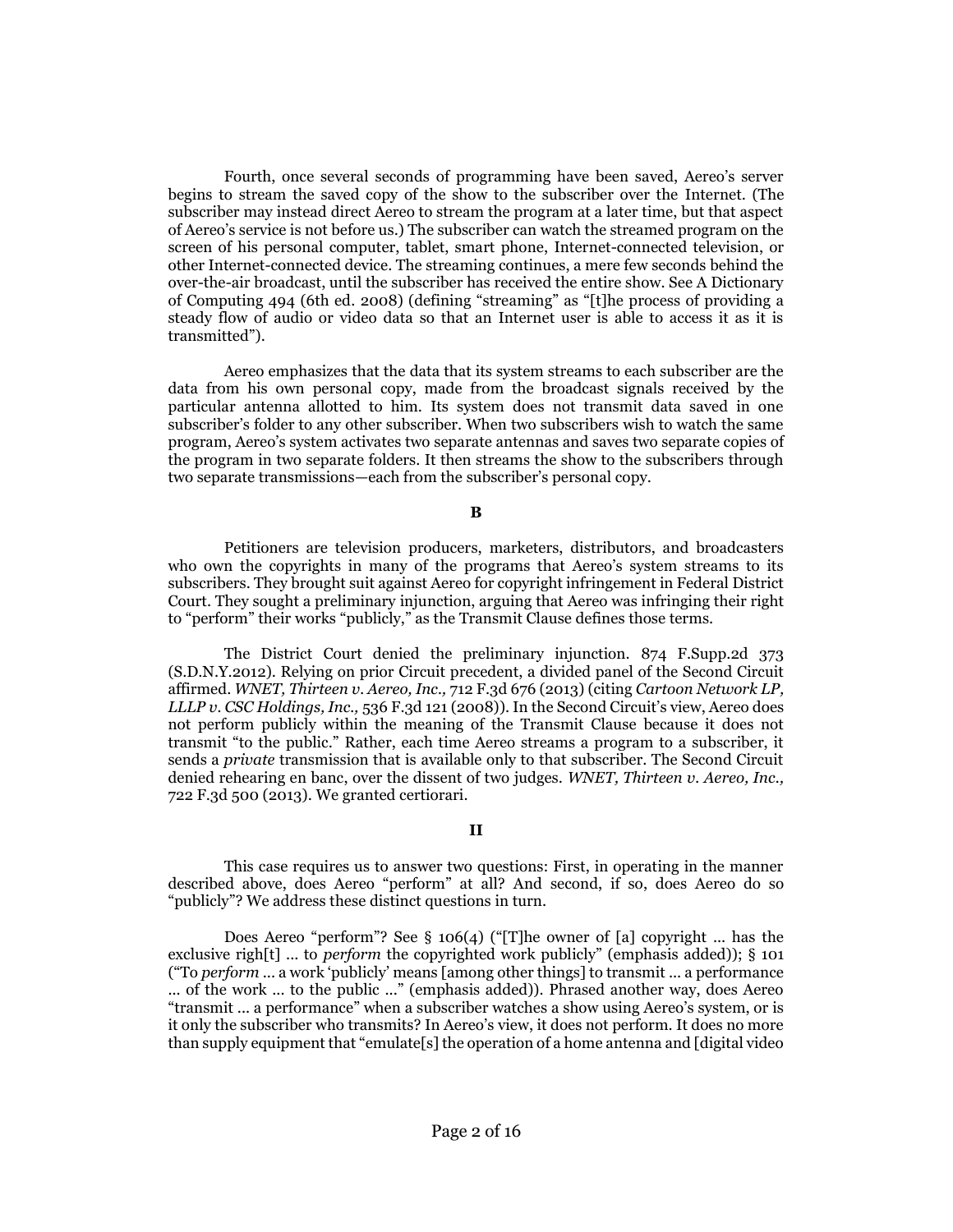recorder (DVR) ]." Brief for Respondent 41. Like a home antenna and DVR, Aereo's equipment simply responds to its subscribers' directives. So it is only the subscribers who "perform" when they use Aereo's equipment to stream television programs to themselves.

Considered alone, the language of the Act does not clearly indicate when an entity "perform[s]" (or "transmit[s]") and when it merely supplies equipment that allows others to do so. But when read in light of its purpose, the Act is unmistakable: An entity that engages in activities like Aereo's performs.

**A**

History makes plain that one of Congress' primary purposes in amending the Copyright Act in 1976 was to overturn this Court's determination that community antenna television (CATV) systems (the precursors of modern cable systems) fell outside the Act's scope. In *[Fortnightly Corp. v. United Artists Television, Inc.,](http://www.westlaw.com/Link/Document/FullText?findType=Y&serNum=1968131226&pubNum=708&originatingDoc=I41c16b35fc7311e3b4bafa136b480ad2&refType=RP&originationContext=document&vr=3.0&rs=cblt1.0&transitionType=DocumentItem&contextData=(sc.Search))* 392 U.S. 390, 88 S.Ct. 2084, [20 L.Ed.2d 1176 \(1968\),](http://www.westlaw.com/Link/Document/FullText?findType=Y&serNum=1968131226&pubNum=708&originatingDoc=I41c16b35fc7311e3b4bafa136b480ad2&refType=RP&originationContext=document&vr=3.0&rs=cblt1.0&transitionType=DocumentItem&contextData=(sc.Search)) the Court considered a CATV system that carried local television broadcasting, much of which was copyrighted, to its subscribers in two cities. The CATV provider placed antennas on hills above the cities and used coaxial cables to carry the signals received by the antennas to the home television sets of its subscribers. The system amplified and modulated the signals in order to improve their strength and efficiently transmit them to subscribers. A subscriber "could choose any of the ... programs he wished to view by simply turning the knob on his own television set." *Id.,* [at 392, 88 S.Ct. 2084.](http://www.westlaw.com/Link/Document/FullText?findType=Y&serNum=1968131226&pubNum=708&originatingDoc=I41c16b35fc7311e3b4bafa136b480ad2&refType=RP&originationContext=document&vr=3.0&rs=cblt1.0&transitionType=DocumentItem&contextData=(sc.Search)) The CATV provider "neither edited the programs received nor originated any programs of its own." *[Ibid.](http://www.westlaw.com/Link/Document/FullText?findType=Y&serNum=1968131226&originatingDoc=I41c16b35fc7311e3b4bafa136b480ad2&refType=RP&originationContext=document&vr=3.0&rs=cblt1.0&transitionType=DocumentItem&contextData=(sc.Search))*

Asked to decide whether the CATV provider infringed copyright holders' exclusive right to perform their works publicly, the Court held that the provider did not "perform" at all. See 17 U.S.C. § 1(c) (1964 ed.) (granting copyright holder the exclusive right to "perform ... in public for profit" a nondramatic literary work), § 1(d) (granting copyright holder the exclusive right to "perform ... publicly" a dramatic work). The Court drew a line: "Broadcasters perform. Viewers do not perform." [392 U.S., at 398, 88 S.Ct. 2084](http://www.westlaw.com/Link/Document/FullText?findType=Y&serNum=1968131226&pubNum=708&originatingDoc=I41c16b35fc7311e3b4bafa136b480ad2&refType=RP&originationContext=document&vr=3.0&rs=cblt1.0&transitionType=DocumentItem&contextData=(sc.Search)) (footnote omitted). And a CATV provider "falls on the viewer's side of the line." *Id.,* [at 399, 88 S.Ct.](http://www.westlaw.com/Link/Document/FullText?findType=Y&serNum=1968131226&pubNum=708&originatingDoc=I41c16b35fc7311e3b4bafa136b480ad2&refType=RP&originationContext=document&vr=3.0&rs=cblt1.0&transitionType=DocumentItem&contextData=(sc.Search))  [2084.](http://www.westlaw.com/Link/Document/FullText?findType=Y&serNum=1968131226&pubNum=708&originatingDoc=I41c16b35fc7311e3b4bafa136b480ad2&refType=RP&originationContext=document&vr=3.0&rs=cblt1.0&transitionType=DocumentItem&contextData=(sc.Search))

The Court reasoned that CATV providers were unlike broadcasters:

"Broadcasters select the programs to be viewed; CATV systems simply carry, without editing, whatever programs they receive. Broadcasters procure programs and propagate them to the public; CATV systems receive programs that have been released to the public and carry them by private channels to additional viewers." *Id.,* [at 400, 88 S.Ct. 2084.](http://www.westlaw.com/Link/Document/FullText?findType=Y&serNum=1968131226&pubNum=708&originatingDoc=I41c16b35fc7311e3b4bafa136b480ad2&refType=RP&originationContext=document&vr=3.0&rs=cblt1.0&transitionType=DocumentItem&contextData=(sc.Search))

Instead, CATV providers were more like viewers, for "the basic function [their] equipment serves is little different from that served by the equipment generally furnished by" viewers. Id., [at 399, 88 S.Ct. 2084.](http://www.westlaw.com/Link/Document/FullText?findType=Y&serNum=1968131226&pubNum=708&originatingDoc=I41c16b35fc7311e3b4bafa136b480ad2&refType=RP&originationContext=document&vr=3.0&rs=cblt1.0&transitionType=DocumentItem&contextData=(sc.Search)) "Essentially," the Court said, "a CATV system no more than enhances the viewer's capacity to receive the broadcaster's signals [by] provid[ing] a welllocated antenna with an efficient connection to the viewer's television set." *[Ibid.](http://www.westlaw.com/Link/Document/FullText?findType=Y&serNum=1968131226&originatingDoc=I41c16b35fc7311e3b4bafa136b480ad2&refType=RP&originationContext=document&vr=3.0&rs=cblt1.0&transitionType=DocumentItem&contextData=(sc.Search))* Viewers do not become performers by using "amplifying equipment," and a CATV provider should not be treated differently for providing viewers the same equipment. *Id.,* at 398–[400, 88](http://www.westlaw.com/Link/Document/FullText?findType=Y&serNum=1968131226&pubNum=708&originatingDoc=I41c16b35fc7311e3b4bafa136b480ad2&refType=RP&originationContext=document&vr=3.0&rs=cblt1.0&transitionType=DocumentItem&contextData=(sc.Search))  [S.Ct. 2084.](http://www.westlaw.com/Link/Document/FullText?findType=Y&serNum=1968131226&pubNum=708&originatingDoc=I41c16b35fc7311e3b4bafa136b480ad2&refType=RP&originationContext=document&vr=3.0&rs=cblt1.0&transitionType=DocumentItem&contextData=(sc.Search))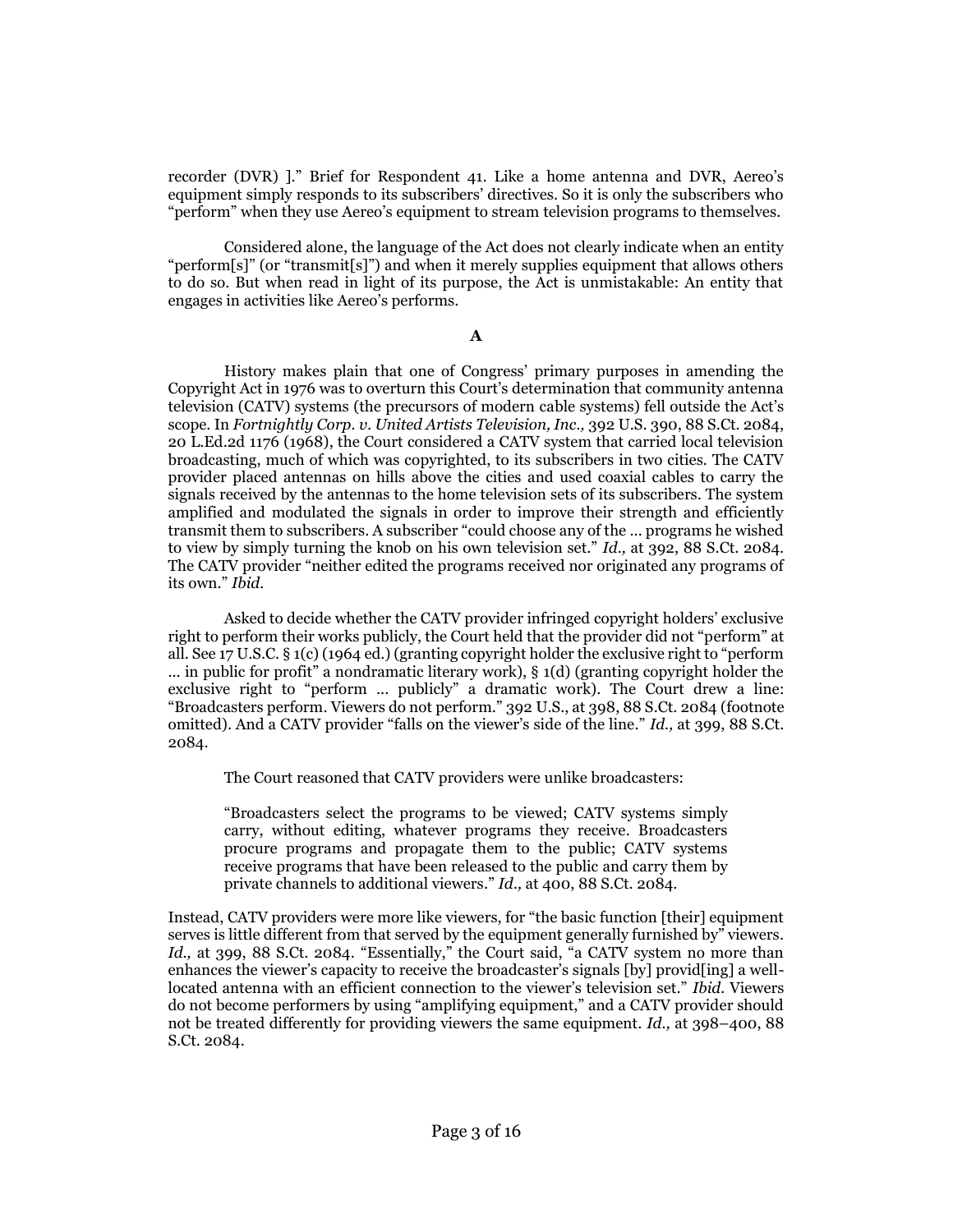In *[Teleprompter Corp. v. Columbia Broadcasting System, Inc.,](http://www.westlaw.com/Link/Document/FullText?findType=Y&serNum=1974127140&pubNum=708&originatingDoc=I41c16b35fc7311e3b4bafa136b480ad2&refType=RP&originationContext=document&vr=3.0&rs=cblt1.0&transitionType=DocumentItem&contextData=(sc.Search))* 415 U.S. 394, 94 [S.Ct. 1129, 39 L.Ed.2d 415 \(1974\),](http://www.westlaw.com/Link/Document/FullText?findType=Y&serNum=1974127140&pubNum=708&originatingDoc=I41c16b35fc7311e3b4bafa136b480ad2&refType=RP&originationContext=document&vr=3.0&rs=cblt1.0&transitionType=DocumentItem&contextData=(sc.Search)) the Court considered the copyright liability of a CATV provider that carried broadcast television programming into subscribers' homes from hundreds of miles away. Although the Court recognized that a viewer might not be able to afford amplifying equipment that would provide access to those distant signals, it nonetheless found that the CATV provider was more like a viewer than a broadcaster. *[Id.,](http://www.westlaw.com/Link/Document/FullText?findType=Y&serNum=1974127140&pubNum=708&originatingDoc=I41c16b35fc7311e3b4bafa136b480ad2&refType=RP&originationContext=document&vr=3.0&rs=cblt1.0&transitionType=DocumentItem&contextData=(sc.Search))* at 408–[409, 94 S.Ct. 1129.](http://www.westlaw.com/Link/Document/FullText?findType=Y&serNum=1974127140&pubNum=708&originatingDoc=I41c16b35fc7311e3b4bafa136b480ad2&refType=RP&originationContext=document&vr=3.0&rs=cblt1.0&transitionType=DocumentItem&contextData=(sc.Search)) It explained: "The reception and rechanneling of [broadcast television signals] for simultaneous viewing is essentially a viewer function, irrespective of the distance between the broadcasting station and the ultimate viewer." *Id.,* [at 408, 94 S.Ct.](http://www.westlaw.com/Link/Document/FullText?findType=Y&serNum=1974127140&pubNum=708&originatingDoc=I41c16b35fc7311e3b4bafa136b480ad2&refType=RP&originationContext=document&vr=3.0&rs=cblt1.0&transitionType=DocumentItem&contextData=(sc.Search))  [1129.](http://www.westlaw.com/Link/Document/FullText?findType=Y&serNum=1974127140&pubNum=708&originatingDoc=I41c16b35fc7311e3b4bafa136b480ad2&refType=RP&originationContext=document&vr=3.0&rs=cblt1.0&transitionType=DocumentItem&contextData=(sc.Search))

The Court also recognized that the CATV system exercised some measure of choice over what to transmit. But that fact did not transform the CATV system into a broadcaster. A broadcaster exercises significant creativity in choosing what to air, the Court reasoned. *Id.,* [at 410, 94 S.Ct. 1129.](http://www.westlaw.com/Link/Document/FullText?findType=Y&serNum=1974127140&pubNum=708&originatingDoc=I41c16b35fc7311e3b4bafa136b480ad2&refType=RP&originationContext=document&vr=3.0&rs=cblt1.0&transitionType=DocumentItem&contextData=(sc.Search)) In contrast, the CATV provider makes an initial choice about which broadcast stations to retransmit, but then " 'simply carr[ies], without editing, whatever programs [it] receive[s].' " *[Ibid.](http://www.westlaw.com/Link/Document/FullText?findType=Y&serNum=1974127140&originatingDoc=I41c16b35fc7311e3b4bafa136b480ad2&refType=RP&originationContext=document&vr=3.0&rs=cblt1.0&transitionType=DocumentItem&contextData=(sc.Search))* (quoting *Fortnightly, supra,* [at 400, 88 S.Ct.](http://www.westlaw.com/Link/Document/FullText?findType=Y&serNum=1968131226&pubNum=708&originatingDoc=I41c16b35fc7311e3b4bafa136b480ad2&refType=RP&originationContext=document&vr=3.0&rs=cblt1.0&transitionType=DocumentItem&contextData=(sc.Search))  [2084](http://www.westlaw.com/Link/Document/FullText?findType=Y&serNum=1968131226&pubNum=708&originatingDoc=I41c16b35fc7311e3b4bafa136b480ad2&refType=RP&originationContext=document&vr=3.0&rs=cblt1.0&transitionType=DocumentItem&contextData=(sc.Search)) (alterations in original)).

#### **B**

In 1976 Congress amended the Copyright Act in large part to reject the Court's holdings in *[Fortnightly](http://www.westlaw.com/Link/Document/FullText?findType=Y&serNum=1968131226&originatingDoc=I41c16b35fc7311e3b4bafa136b480ad2&refType=RP&originationContext=document&vr=3.0&rs=cblt1.0&transitionType=DocumentItem&contextData=(sc.Search))* and *[Teleprompter](http://www.westlaw.com/Link/Document/FullText?findType=Y&serNum=1974127140&originatingDoc=I41c16b35fc7311e3b4bafa136b480ad2&refType=RP&originationContext=document&vr=3.0&rs=cblt1.0&transitionType=DocumentItem&contextData=(sc.Search))*. See [H.R.Rep. No. 94](http://www.westlaw.com/Link/Document/FullText?findType=Y&serNum=0100747631&pubNum=0100014&originatingDoc=I41c16b35fc7311e3b4bafa136b480ad2&refType=TV&originationContext=document&vr=3.0&rs=cblt1.0&transitionType=DocumentItem&contextData=(sc.Search))–1476, pp. 86–87 (1976) (hereinafter H.R. Rep.) (The 1976 amendments "completely overturned" this Court's narrow construction of the Act in *[Fortnightly](http://www.westlaw.com/Link/Document/FullText?findType=Y&serNum=1968131226&originatingDoc=I41c16b35fc7311e3b4bafa136b480ad2&refType=RP&originationContext=document&vr=3.0&rs=cblt1.0&transitionType=DocumentItem&contextData=(sc.Search))* and *[Teleprompter](http://www.westlaw.com/Link/Document/FullText?findType=Y&serNum=1974127140&originatingDoc=I41c16b35fc7311e3b4bafa136b480ad2&refType=RP&originationContext=document&vr=3.0&rs=cblt1.0&transitionType=DocumentItem&contextData=(sc.Search))* ). Congress enacted new language that erased the Court's line between broadcaster and viewer, in respect to "perform[ing]" a work. The amended statute clarifies that to "perform" an audiovisual work means "to show its images in any sequence or to make the sounds accompanying it audible." [§ 101;](http://www.westlaw.com/Link/Document/FullText?findType=L&pubNum=1000546&cite=17USCAS101&originatingDoc=I41c16b35fc7311e3b4bafa136b480ad2&refType=LQ&originationContext=document&vr=3.0&rs=cblt1.0&transitionType=DocumentItem&contextData=(sc.Search)) see *ibid.* (defining "[a]udiovisual works" as "works that consist of a series of related images which are intrinsically intended to be shown by the use of machines ..., together with accompanying sounds"). Under this new language, *both* the broadcaster *and* the viewer of a television program "perform," because they both show the program's images and make audible the program's sounds. See H.R. Rep., at 63 ("[A] broadcasting network is performing when it transmits [a singer's performance of a song] ... and any individual is performing whenever he or she ... communicates the performance by turning on a receiving set").

Congress also enacted the Transmit Clause, which specifies that an entity performs publicly when it "transmit[s] ... a performance ... to the public." [§ 101;](http://www.westlaw.com/Link/Document/FullText?findType=L&pubNum=1000546&cite=17USCAS101&originatingDoc=I41c16b35fc7311e3b4bafa136b480ad2&refType=LQ&originationContext=document&vr=3.0&rs=cblt1.0&transitionType=DocumentItem&contextData=(sc.Search)) see *ibid.* (defining "[t]o 'transmit' a performance" as "to communicate it by any device or process whereby images or sounds are received beyond the place from which they are sent"). Cable system activities, like those of the CATV systems in *[Fortnightly](http://www.westlaw.com/Link/Document/FullText?findType=Y&serNum=1968131226&originatingDoc=I41c16b35fc7311e3b4bafa136b480ad2&refType=RP&originationContext=document&vr=3.0&rs=cblt1.0&transitionType=DocumentItem&contextData=(sc.Search))* and *[Teleprompter,](http://www.westlaw.com/Link/Document/FullText?findType=Y&serNum=1974127140&originatingDoc=I41c16b35fc7311e3b4bafa136b480ad2&refType=RP&originationContext=document&vr=3.0&rs=cblt1.0&transitionType=DocumentItem&contextData=(sc.Search))* lie at the heart of the activities that Congress intended this language to cover. See H.R. Rep., at 63 ("[A] cable television system is performing when it retransmits [a network] broadcast to its subscribers"); see also *ibid.* ("[T]he concep[t] of public performance ... cover[s] not only the initial rendition or showing, but also any further act by which that rendition or showing is transmitted or communicated to the public"). The Clause thus makes clear that an entity that acts like a CATV system itself performs, even if when doing so, it simply enhances viewers' ability to receive broadcast television signals.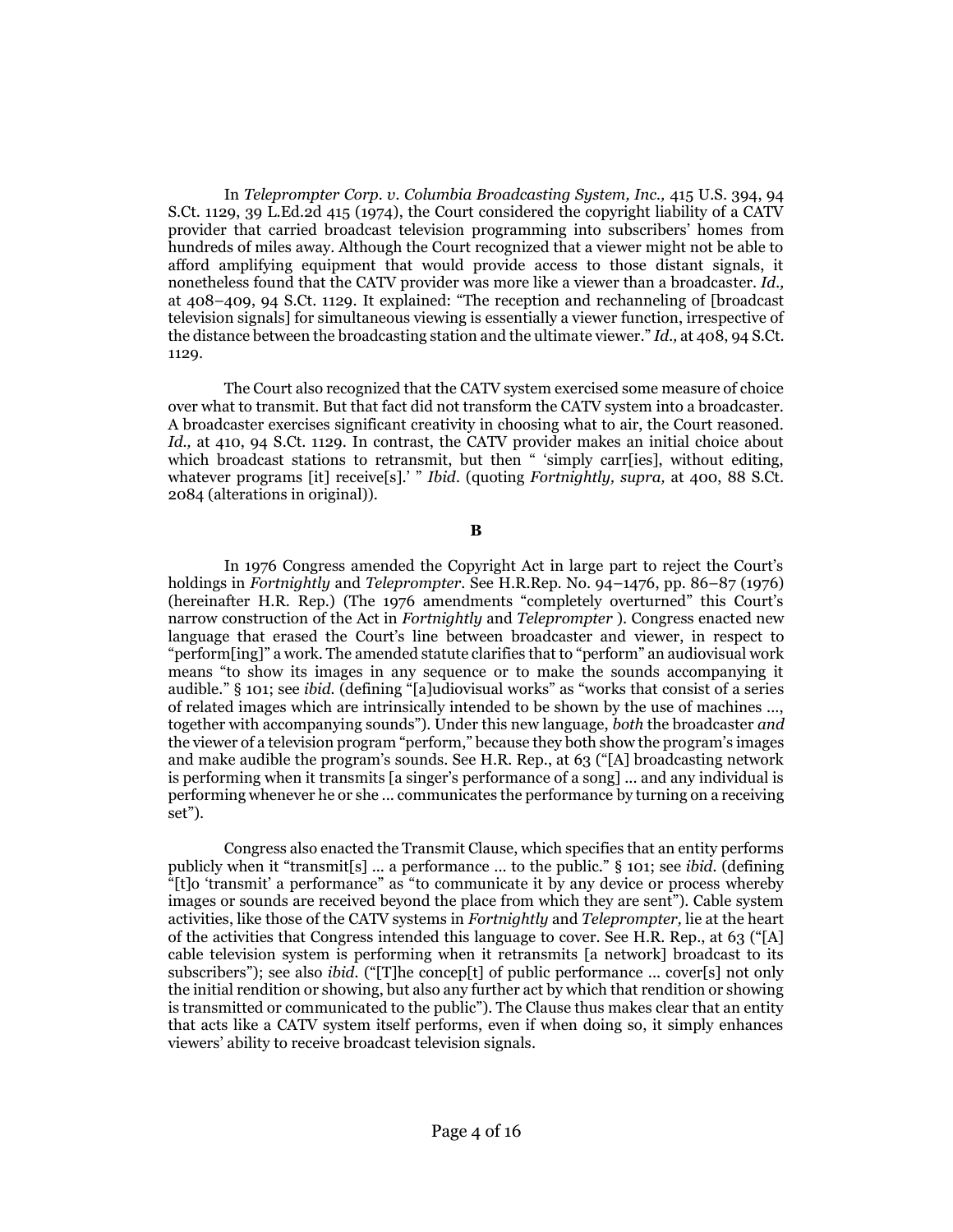Congress further created a new section of the Act to regulate cable companies' public performances of copyrighted works. See § 111. Section 111 creates a complex, highly detailed compulsory licensing scheme that sets out the conditions, including the payment of compulsory fees, under which cable systems may retransmit broadcasts. H.R. Rep., at 88 (Section 111 is primarily "directed at the operation of cable television systems and the terms and conditions of their liability for the retransmission of copyrighted works").

Congress made these three changes to achieve a similar end: to bring the activities of cable systems within the scope of the Copyright Act.

**C**

This history makes clear that Aereo is not simply an equipment provider. Rather, Aereo, and not just its subscribers, "perform[s]" (or "transmit[s]"). Aereo's activities are substantially similar to those of the CATV companies that Congress amended the Act to reach. See *id.,* at 89 ("[C]able systems are commercial enterprises whose basic retransmission operations are based on the carriage of copyrighted program material"). Aereo sells a service that allows subscribers to watch television programs, many of which are copyrighted, almost as they are being broadcast. In providing this service, Aereo uses its own equipment, housed in a centralized warehouse, outside of its users' homes. By means of its technology (antennas, transcoders, and servers), Aereo's system "receive[s] programs that have been released to the public and carr[ies] them by private channels to additional viewers." *Fortnightly,* [392 U.S., at 400, 88 S.Ct. 2084.](http://www.westlaw.com/Link/Document/FullText?findType=Y&serNum=1968131226&pubNum=708&originatingDoc=I41c16b35fc7311e3b4bafa136b480ad2&refType=RP&originationContext=document&vr=3.0&rs=cblt1.0&transitionType=DocumentItem&contextData=(sc.Search)) It "carr[ies] ... whatever programs [it] receive[s]," and it offers "all the programming" of each over-the-air station it carries. *Id.,* [at 392, 400, 88 S.Ct. 2084.](http://www.westlaw.com/Link/Document/FullText?findType=Y&serNum=1968131226&pubNum=708&originatingDoc=I41c16b35fc7311e3b4bafa136b480ad2&refType=RP&originationContext=document&vr=3.0&rs=cblt1.0&transitionType=DocumentItem&contextData=(sc.Search))

Aereo's equipment may serve a "viewer function"; it may enhance the viewer's ability to receive a broadcaster's programs. It may even emulate equipment a viewer could use at home. But the same was true of the equipment that was before the Court, and ultimately before Congress, in *[Fortnightly](http://www.westlaw.com/Link/Document/FullText?findType=Y&serNum=1968131226&originatingDoc=I41c16b35fc7311e3b4bafa136b480ad2&refType=RP&originationContext=document&vr=3.0&rs=cblt1.0&transitionType=DocumentItem&contextData=(sc.Search))* and *[Teleprompter.](http://www.westlaw.com/Link/Document/FullText?findType=Y&serNum=1974127140&originatingDoc=I41c16b35fc7311e3b4bafa136b480ad2&refType=RP&originationContext=document&vr=3.0&rs=cblt1.0&transitionType=DocumentItem&contextData=(sc.Search))*

We recognize, and Aereo and the dissent emphasize, one particular difference between Aereo's system and the cable systems at issue in *[Fortnightly](http://www.westlaw.com/Link/Document/FullText?findType=Y&serNum=1968131226&originatingDoc=I41c16b35fc7311e3b4bafa136b480ad2&refType=RP&originationContext=document&vr=3.0&rs=cblt1.0&transitionType=DocumentItem&contextData=(sc.Search))* and *[Teleprompter](http://www.westlaw.com/Link/Document/FullText?findType=Y&serNum=1974127140&originatingDoc=I41c16b35fc7311e3b4bafa136b480ad2&refType=RP&originationContext=document&vr=3.0&rs=cblt1.0&transitionType=DocumentItem&contextData=(sc.Search))*. The systems in those cases transmitted constantly; they sent continuous programming to each subscriber's television set. In contrast, Aereo's system remains inert until a subscriber indicates that she wants to watch a program. Only at that moment, in automatic response to the subscriber's request, does Aereo's system activate an antenna and begin to transmit the requested program.

This is a critical difference, says the dissent. It means that Aereo's subscribers, not Aereo, "selec[t] the copyrighted content" that is "perform [ed]," *post,* at 2513 (opinion of SCALIA, J.), and for that reason they, not Aereo, "transmit" the performance. Aereo is thus like "a copy shop that provides its patrons with a library card." *Post,* at 2514. A copy shop is not directly liable whenever a patron uses the shop's machines to "reproduce" copyrighted materials found in that library. See  $\S$  106(1) ("exclusive righ [t] ... to reproduce the copyrighted work"). And by the same token, Aereo should not be directly liable whenever its patrons use its equipment to "transmit" copyrighted television programs to their screens.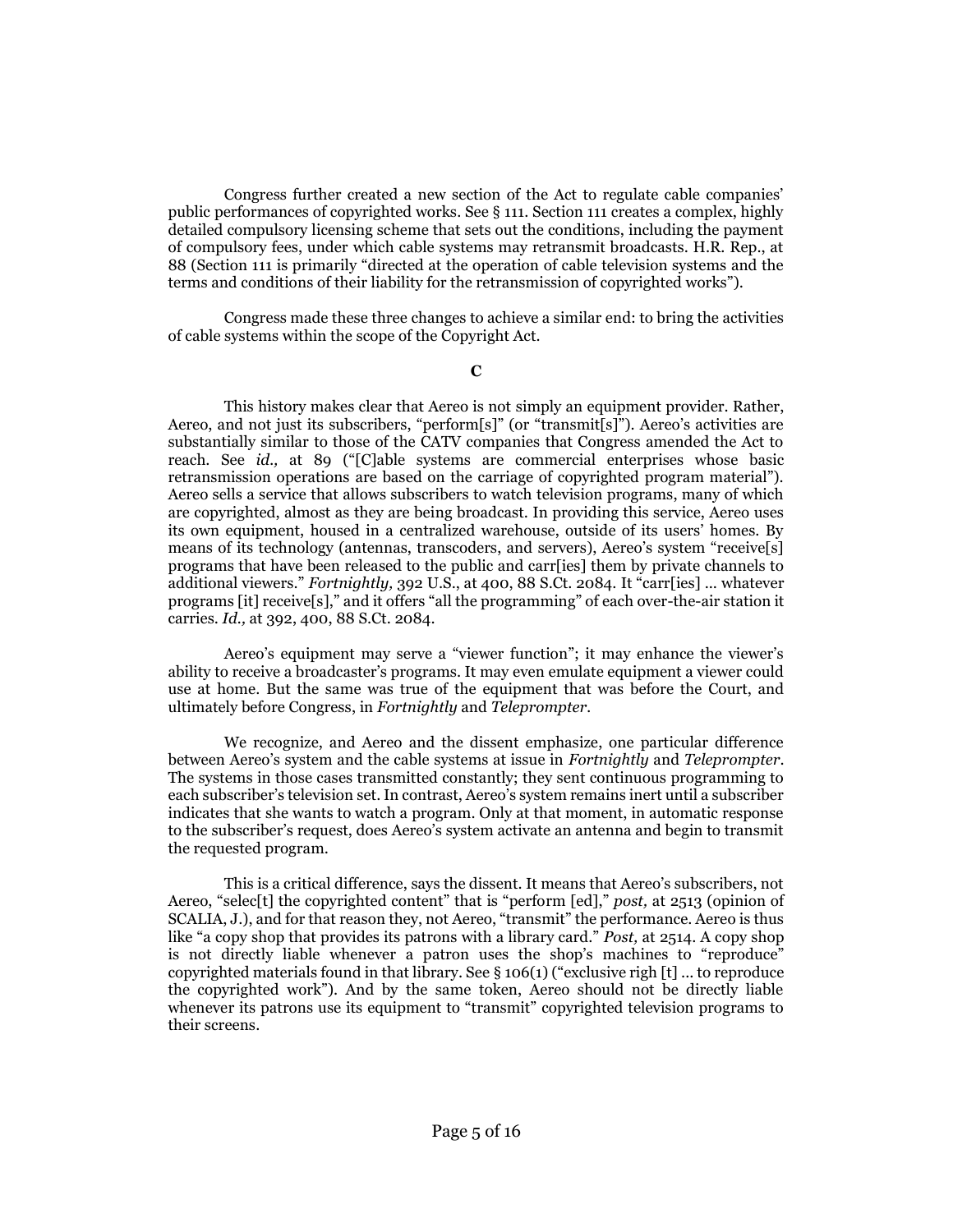In our view, however, the dissent's copy shop argument, in whatever form, makes too much out of too little. Given Aereo's overwhelming likeness to the cable companies targeted by the 1976 amendments, this sole technological difference between Aereo and traditional cable companies does not make a critical difference here. The subscribers of the *[Fortnightly](http://www.westlaw.com/Link/Document/FullText?findType=Y&serNum=1968131226&originatingDoc=I41c16b35fc7311e3b4bafa136b480ad2&refType=RP&originationContext=document&vr=3.0&rs=cblt1.0&transitionType=DocumentItem&contextData=(sc.Search))* and *[Teleprompter](http://www.westlaw.com/Link/Document/FullText?findType=Y&serNum=1974127140&originatingDoc=I41c16b35fc7311e3b4bafa136b480ad2&refType=RP&originationContext=document&vr=3.0&rs=cblt1.0&transitionType=DocumentItem&contextData=(sc.Search))* cable systems also selected what programs to display on their receiving sets. Indeed, as we explained in *[Fortnightly,](http://www.westlaw.com/Link/Document/FullText?findType=Y&serNum=1968131226&originatingDoc=I41c16b35fc7311e3b4bafa136b480ad2&refType=RP&originationContext=document&vr=3.0&rs=cblt1.0&transitionType=DocumentItem&contextData=(sc.Search))* such a subscriber "could choose any of the ... programs he wished to view by simply turning the knob on his own television set." [392 U.S., at 392, 88 S.Ct. 2084.](http://www.westlaw.com/Link/Document/FullText?findType=Y&serNum=1968131226&pubNum=708&originatingDoc=I41c16b35fc7311e3b4bafa136b480ad2&refType=RP&originationContext=document&vr=3.0&rs=cblt1.0&transitionType=DocumentItem&contextData=(sc.Search)) The same is true of an Aereo subscriber. Of course, in *Fortnightly* the television signals, in a sense, lurked behind the screen, ready to emerge when the subscriber turned the knob. Here the signals pursue their ordinary course of travel through the universe until today's "turn of the knob"—a click on a website—activates machinery that intercepts and reroutes them to Aereo's subscribers over the Internet. But this difference means nothing to the subscriber. It means nothing to the broadcaster. We do not see how this single difference, invisible to subscriber and broadcaster alike, could transform a system that is for all practical purposes a traditional cable system into "a copy shop that provides its patrons with a library card."

In other cases involving different kinds of service or technology providers, a user's involvement in the operation of the provider's equipment and selection of the content transmitted may well bear on whether the provider performs within the meaning of the Act. But the many similarities between Aereo and cable companies, considered in light of Congress' basic purposes in amending the Copyright Act, convince us that this difference is not critical here. We conclude that Aereo is not just an equipment supplier and that Aereo "perform[s]."

#### **III**

Next, we must consider whether Aereo performs petitioners' works "publicly," within the meaning of the Transmit Clause. Under the Clause, an entity performs a work publicly when it "transmit[s] ... a performance ... of the work ... to the public." [§ 101.](http://www.westlaw.com/Link/Document/FullText?findType=L&pubNum=1000546&cite=17USCAS101&originatingDoc=I41c16b35fc7311e3b4bafa136b480ad2&refType=LQ&originationContext=document&vr=3.0&rs=cblt1.0&transitionType=DocumentItem&contextData=(sc.Search)) Aereo denies that it satisfies this definition. It reasons as follows: First, the "performance" it "transmit[s]" is the performance created by its act of transmitting. And second, because each of these performances is capable of being received by one and only one subscriber, Aereo transmits privately, not publicly. Even assuming Aereo's first argument is correct, its second does not follow.

We begin with Aereo's first argument. What performance does Aereo transmit? Under the Act, "[t]o 'transmit' a performance ... is to communicate it by any device or process whereby images or sounds are received beyond the place from which they are sent." *Ibid.* And "[t]o 'perform' " an audiovisual work means "to show its images in any sequence or to make the sounds accompanying it audible." *Ibid*.

Petitioners say Aereo transmits a *prior* performance of their works. Thus when Aereo retransmits a network's prior broadcast, the underlying broadcast (itself a performance) is the performance that Aereo transmits. Aereo, as discussed above, says the performance it transmits is the *new* performance created by its act of transmitting. That performance comes into existence when Aereo streams the sounds and images of a broadcast program to a subscriber's screen.

We assume *arguendo* that Aereo's first argument is correct. Thus, for present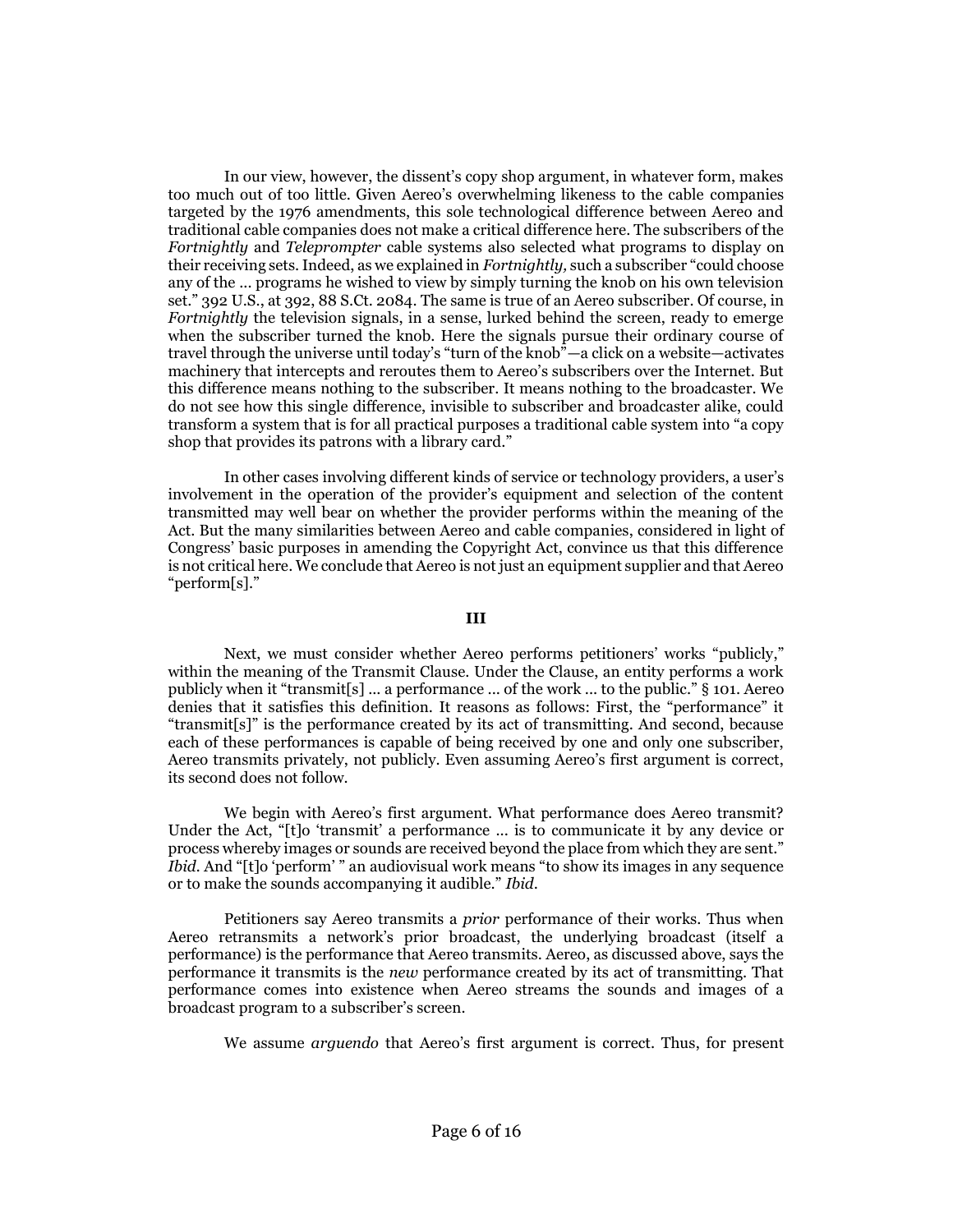purposes, to transmit a performance of (at least) an audiovisual work means to communicate contemporaneously visible images and contemporaneously audible sounds of the work. Cf. *[United States v. American Soc. of Composers, Authors and Publishers,](http://www.westlaw.com/Link/Document/FullText?findType=Y&serNum=2023159593&pubNum=506&originatingDoc=I41c16b35fc7311e3b4bafa136b480ad2&refType=RP&fi=co_pp_sp_506_73&originationContext=document&vr=3.0&rs=cblt1.0&transitionType=DocumentItem&contextData=(sc.Search)#co_pp_sp_506_73)* 627 [F.3d 64, 73 \(C.A.2 2010\)](http://www.westlaw.com/Link/Document/FullText?findType=Y&serNum=2023159593&pubNum=506&originatingDoc=I41c16b35fc7311e3b4bafa136b480ad2&refType=RP&fi=co_pp_sp_506_73&originationContext=document&vr=3.0&rs=cblt1.0&transitionType=DocumentItem&contextData=(sc.Search)#co_pp_sp_506_73) (holding that a download of a work is not a performance because the data transmitted are not "contemporaneously perceptible"). When an Aereo subscriber selects a program to watch, Aereo streams the program over the Internet to that subscriber. Aereo thereby "communicate[s]" to the subscriber, by means of a "device or process," the work's images and sounds. [§ 101.](http://www.westlaw.com/Link/Document/FullText?findType=L&pubNum=1000546&cite=17USCAS101&originatingDoc=I41c16b35fc7311e3b4bafa136b480ad2&refType=LQ&originationContext=document&vr=3.0&rs=cblt1.0&transitionType=DocumentItem&contextData=(sc.Search)) And those images and sounds are contemporaneously visible and audible on the subscriber's computer (or other Internet-connected device). So under our assumed definition, Aereo transmits a performance whenever its subscribers watch a program.

But what about the Clause's further requirement that Aereo transmit a performance "to the public"? As we have said, an Aereo subscriber receives broadcast television signals with an antenna dedicated to him alone. Aereo's system makes from those signals a personal copy of the selected program. It streams the content of the copy to the same subscriber and to no one else. One and only one subscriber has the ability to see and hear each Aereo transmission. The fact that each transmission is to only one subscriber, in Aereo's view, means that it does not transmit a performance "to the public."

In terms of the Act's purposes, these differences do not distinguish Aereo's system from cable systems, which do perform "publicly." Viewed in terms of Congress' regulatory objectives, why should any of these technological differences matter? They concern the behind-the-scenes way in which Aereo delivers television programming to its viewers' screens. They do not render Aereo's commercial objective any different from that of cable companies. Nor do they significantly alter the viewing experience of Aereo's subscribers. Why would a subscriber who wishes to watch a television show care much whether images and sounds are delivered to his screen via a large multisubscriber antenna or one small dedicated antenna, whether they arrive instantaneously or after a few seconds' delay, or whether they are transmitted directly or after a personal copy is made? And why, if Aereo is right, could not modern CATV systems simply continue the same commercial and consumer-oriented activities, free of copyright restrictions, provided they substitute such new technologies for old? Congress would as much have intended to protect a copyright holder from the unlicensed activities of Aereo as from those of cable companies.

The text of the Clause effectuates Congress' intent. Aereo's argument to the contrary relies on the premise that "to transmit ... a performance" means to make a single transmission. But the Clause suggests that an entity may transmit a performance through multiple, discrete transmissions. That is because one can "transmit" or "communicate" something through a *set* of actions. Thus one can transmit a message to one's friends, irrespective of whether one sends separate identical e-mails to each friend or a single email to all at once. So can an elected official communicate an idea, slogan, or speech to her constituents, regardless of whether she communicates that idea, slogan, or speech during individual phone calls to each constituent or in a public square.

The fact that a singular noun ("a performance") follows the words "to transmit" does not suggest the contrary. One can sing a song to his family, whether he sings the same song one-on-one or in front of all together. Similarly, one's colleagues may watch a performance of a particular play—say, this season's modern-dress version of "Measure for Measure"—whether they do so at separate or at the same showings. By the same principle,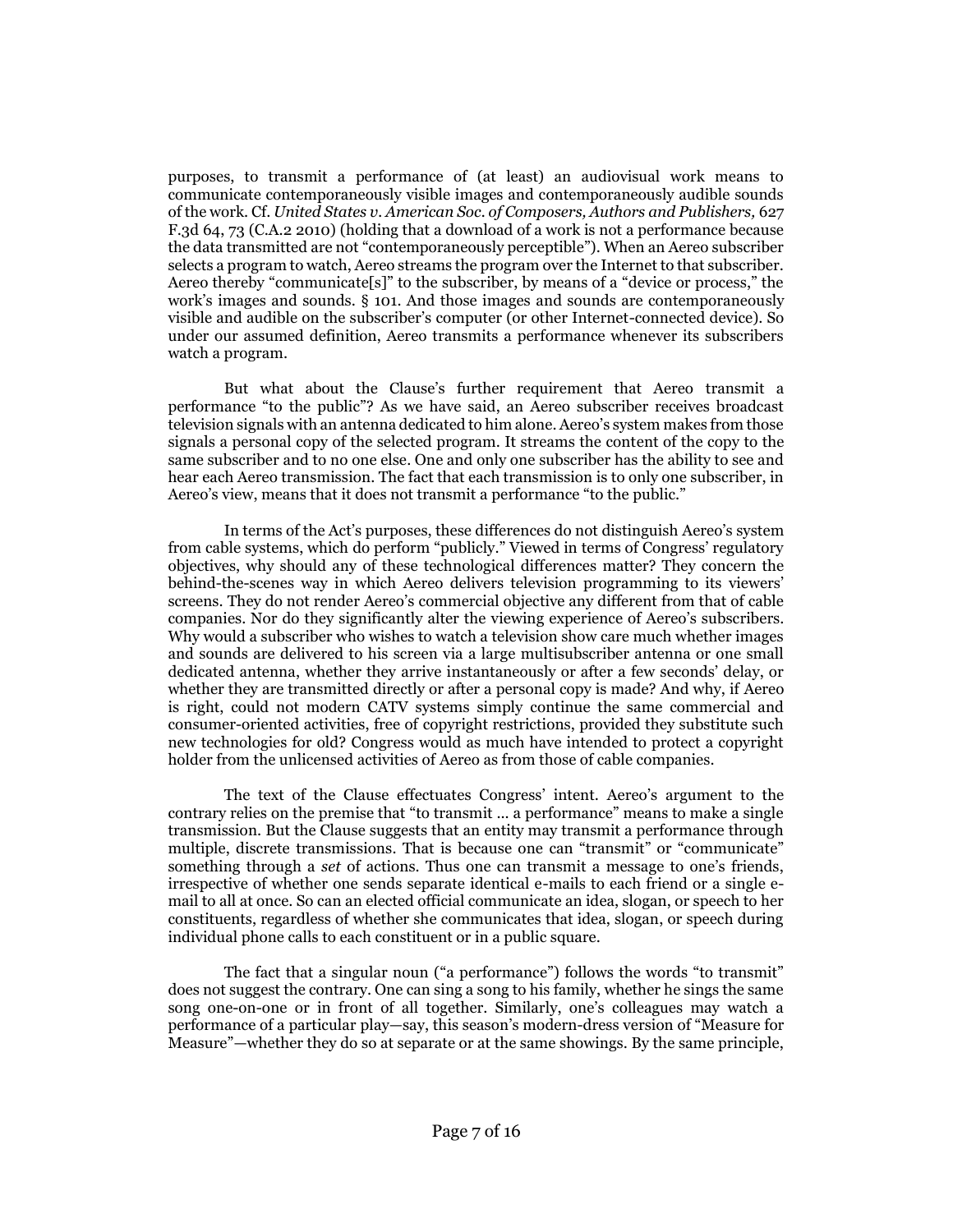an entity may transmit a performance through one or several transmissions, where the performance is of the same work.

The Transmit Clause must permit this interpretation, for it provides that one may transmit a performance to the public "whether the members of the public capable of receiving the performance ... receive it ... at the same time or at different times." [§ 101.](http://www.westlaw.com/Link/Document/FullText?findType=L&pubNum=1000546&cite=17USCAS101&originatingDoc=I41c16b35fc7311e3b4bafa136b480ad2&refType=LQ&originationContext=document&vr=3.0&rs=cblt1.0&transitionType=DocumentItem&contextData=(sc.Search)) Were the words "to transmit ... a performance" limited to a single act of communication, members of the public could not receive the performance communicated "at different times." Therefore, in light of the purpose and text of the Clause, we conclude that when an entity communicates the same contemporaneously perceptible images and sounds to multiple people, it transmits a performance to them regardless of the number of discrete communications it makes.

We do not see how the fact that transmits via personal copies of programs could make a difference. The Act applies to transmissions "by means of any device or process." *Ibid.* And retransmitting a television program using user-specific copies is a "process" of transmitting a performance. A "cop[y]" of a work is simply a "material objec[t] ... in which a work is fixed ... and from which the work can be perceived, reproduced, or otherwise communicated." *Ibid.* So whether Aereo transmits from the same or separate copies, it performs the same work; it shows the same images and makes audible the same sounds. Therefore, when Aereo streams the same television program to multiple subscribers, it "transmit[s] ... a performance" to all of them.

Moreover, the subscribers to whom Aereo transmits television programs constitute "the public." Aereo communicates the same contemporaneously perceptible images and sounds to a large number of people who are unrelated and unknown to each other. This matters because, although the Act does not define "the public," it specifies that an entity performs publicly when it performs at "any place where a substantial number of persons outside of a normal circle of a family and its social acquaintances is gathered." *Ibid.* The Act thereby suggests that "the public" consists of a large group of people outside of a family and friends.

Neither the record nor Aereo suggests that Aereo's subscribers receive performances in their capacities as owners or possessors of the underlying works. This is relevant because when an entity performs to a set of people, whether they constitute "the public" often depends upon their relationship to the underlying work. When, for example, a valet parking attendant returns cars to their drivers, we would not say that the parking service provides cars "to the public." We would say that it provides the cars to their owners. We would say that a car dealership, on the other hand, does provide cars to the public, for it sells cars to individuals who lack a pre-existing relationship to the cars. Similarly, an entity that transmits a performance to individuals in their capacities as owners or possessors does not perform to "the public," whereas an entity like Aereo that transmits to large numbers of paying subscribers who lack any prior relationship to the works does so perform.

Finally, we note that Aereo's subscribers may receive the same programs at different times and locations. This fact does not help Aereo, however, for the Transmit Clause expressly provides that an entity may perform publicly "whether the members of the public capable of receiving the performance ... receive it in the same place or in separate places and at the same time or at different times." *Ibid.* In other words, "the public" need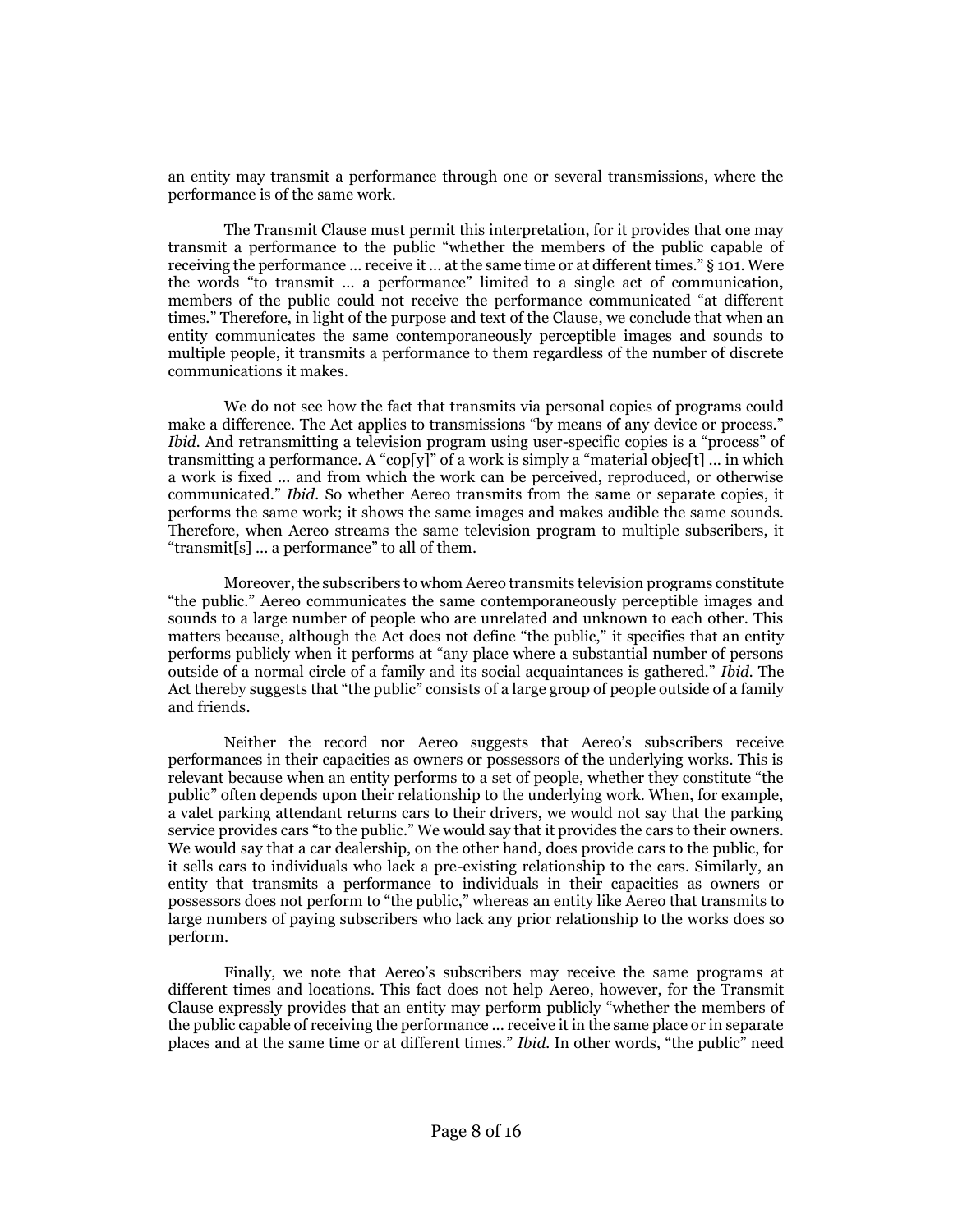not be situated together, spatially or temporally. For these reasons, we conclude that Aereo transmits a performance of petitioners' copyrighted works to the public, within the meaning of the Transmit Clause.

#### **IV**

Aereo and many of its supporting *amici* argue that to apply the Transmit Clause to Aereo's conduct will impose copyright liability on other technologies, including new technologies, that Congress could not possibly have wanted to reach. We agree that Congress, while intending the Transmit Clause to apply broadly to cable companies and their equivalents, did not intend to discourage or to control the emergence or use of different kinds of technologies. But we do not believe that our limited holding today will have that effect.

For one thing, the history of cable broadcast transmissions that led to the enactment of the Transmit Clause informs our conclusion that Aereo "perform [s]," but it does not determine whether different kinds of providers in different contexts also "perform." For another, an entity only transmits a performance when it communicates contemporaneously perceptible images and sounds of a work. See Brief for Respondent 31 ("[I]f a distributor ... sells [multiple copies of a digital video disc] by mail to consumers, ... [its] distribution of the DVDs merely makes it possible for the recipients to perform the work themselves—it is not a 'device or process' by which the *distributor* publicly performs the work" (emphasis in original)).

Further, we have interpreted the term "the public" to apply to a group of individuals acting as ordinary members of the public who pay primarily to watch broadcast television programs, many of which are copyrighted. We have said that it does not extend to those who act as owners or possessors of the relevant product. And we have not considered whether the public performance right is infringed when the user of a service pays primarily for something other than the transmission of copyrighted works, such as the remote storage of content. See Brief for United States as *Amicus Curiae* 31 (distinguishing cloud-based storage services because they "offer consumers more numerous and convenient means of playing back copies that the consumers have *already* lawfully acquired" (emphasis in original)). In addition, an entity does not transmit to the public if it does not transmit to a substantial number of people outside of a family and its social circle.

We also note that courts often apply a statute's highly general language in light of the statute's basic purposes. Finally, the doctrine of "fair use" can help to prevent inappropriate or inequitable applications of the Clause. See *[Sony Corp. of America v.](http://www.westlaw.com/Link/Document/FullText?findType=Y&serNum=1984103021&pubNum=708&originatingDoc=I41c16b35fc7311e3b4bafa136b480ad2&refType=RP&originationContext=document&vr=3.0&rs=cblt1.0&transitionType=DocumentItem&contextData=(sc.Search))  Universal City Studios, Inc.,* [464 U.S. 417, 104 S.Ct. 774, 78 L.Ed.2d 574 \(1984\).](http://www.westlaw.com/Link/Document/FullText?findType=Y&serNum=1984103021&pubNum=708&originatingDoc=I41c16b35fc7311e3b4bafa136b480ad2&refType=RP&originationContext=document&vr=3.0&rs=cblt1.0&transitionType=DocumentItem&contextData=(sc.Search))

We cannot now answer more precisely how the Transmit Clause or other provisions of the Copyright Act will apply to technologies not before us. We agree with the Solicitor General that "[q]uestions involving cloud computing, [remote storage] DVRs, and other novel issues not before the Court, as to which 'Congress has not plainly marked [the] course,' should await a case in which they are squarely presented." Brief for United States as *Amicus Curiae* 34 (quoting *Sony, supra,* [at 431, 104 S.Ct. 774](http://www.westlaw.com/Link/Document/FullText?findType=Y&serNum=1984103021&pubNum=708&originatingDoc=I41c16b35fc7311e3b4bafa136b480ad2&refType=RP&originationContext=document&vr=3.0&rs=cblt1.0&transitionType=DocumentItem&contextData=(sc.Search)) (alteration in original)). And we note that, to the extent commercial actors or other interested entities may be concerned with the relationship between the development and use of such technologies and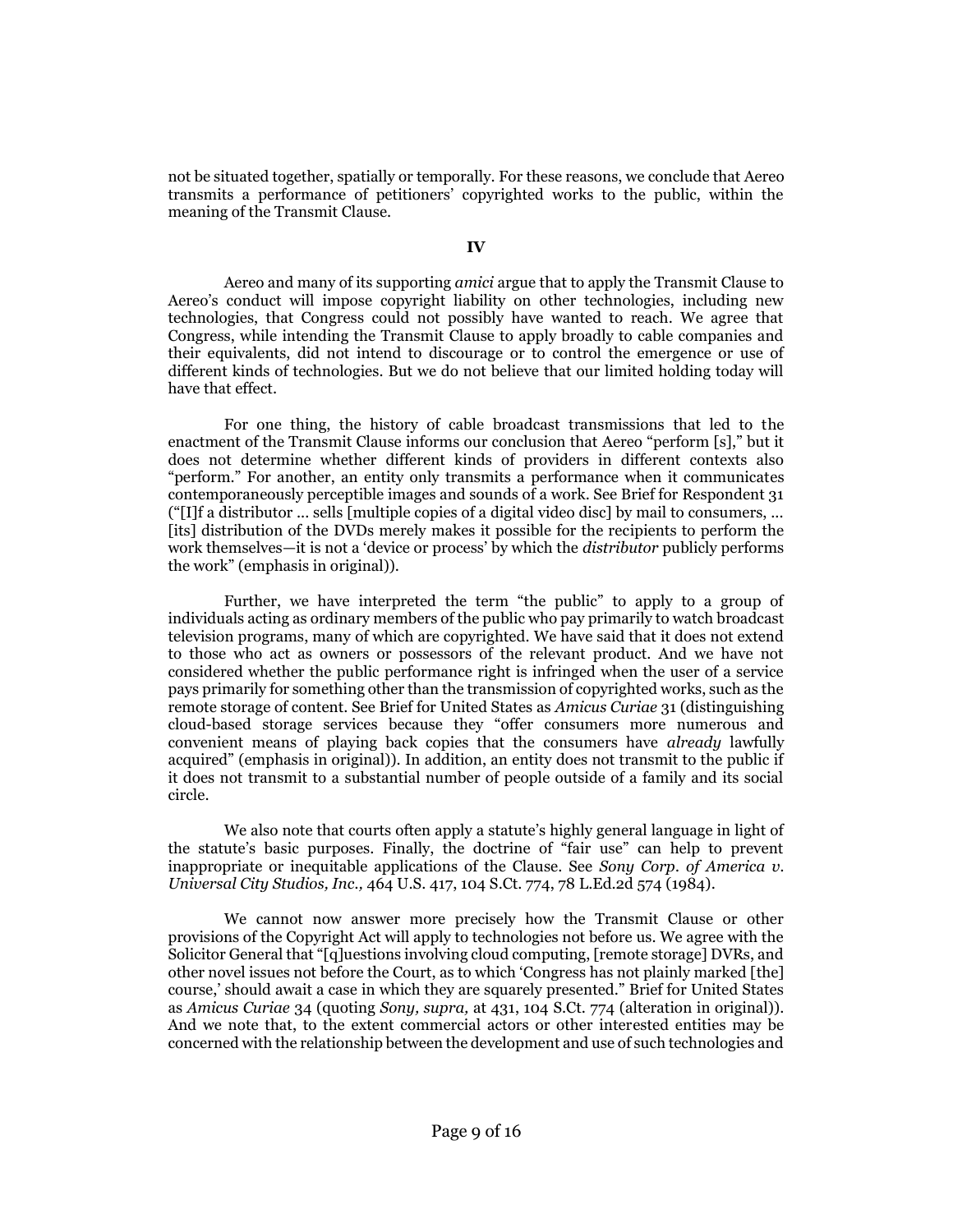the Copyright Act, they are of course free to seek action from Congress. Cf. Digital Millennium Copyright Act[, 17 U.S.C. § 512.](http://www.westlaw.com/Link/Document/FullText?findType=L&pubNum=1000546&cite=17USCAS512&originatingDoc=I41c16b35fc7311e3b4bafa136b480ad2&refType=LQ&originationContext=document&vr=3.0&rs=cblt1.0&transitionType=DocumentItem&contextData=(sc.Search))

\* \* \*

In sum, having considered the details of Aereo's practices, we find them highly similar to those of the CATV systems in *[Fortnightly](http://www.westlaw.com/Link/Document/FullText?findType=Y&serNum=1968131226&originatingDoc=I41c16b35fc7311e3b4bafa136b480ad2&refType=RP&originationContext=document&vr=3.0&rs=cblt1.0&transitionType=DocumentItem&contextData=(sc.Search))* and *[Teleprompter.](http://www.westlaw.com/Link/Document/FullText?findType=Y&serNum=1974127140&originatingDoc=I41c16b35fc7311e3b4bafa136b480ad2&refType=RP&originationContext=document&vr=3.0&rs=cblt1.0&transitionType=DocumentItem&contextData=(sc.Search))* And those are activities that the 1976 amendments sought to bring within the scope of the Copyright Act. Insofar as there are differences, those differences concern not the nature of the service that Aereo provides so much as the technological manner in which it provides the service. We conclude that those differences are not adequate to place Aereo's activities outside the scope of the Act.

For these reasons, we conclude that Aereo "perform[s]" petitioners' copyrighted works "publicly," as those terms are defined by the Transmit Clause. We therefore reverse the contrary judgment of the Court of Appeals, and we remand the case for further proceedings consistent with this opinion.

#### *It is so ordered.*

#### Justice [SCALIA,](http://www.westlaw.com/Link/Document/FullText?findType=h&pubNum=176284&cite=0254763301&originatingDoc=I41c16b35fc7311e3b4bafa136b480ad2&refType=RQ&originationContext=document&vr=3.0&rs=cblt1.0&transitionType=DocumentItem&contextData=(sc.Search)) with whom Justice [THOMAS](http://www.westlaw.com/Link/Document/FullText?findType=h&pubNum=176284&cite=0216654601&originatingDoc=I41c16b35fc7311e3b4bafa136b480ad2&refType=RQ&originationContext=document&vr=3.0&rs=cblt1.0&transitionType=DocumentItem&contextData=(sc.Search)) and Justic[e ALITO](http://www.westlaw.com/Link/Document/FullText?findType=h&pubNum=176284&cite=0153052401&originatingDoc=I41c16b35fc7311e3b4bafa136b480ad2&refType=RQ&originationContext=document&vr=3.0&rs=cblt1.0&transitionType=DocumentItem&contextData=(sc.Search)) join, dissenting.

This case is the latest skirmish in the long-running copyright battle over the delivery of television programming. Petitioners, a collection of television networks and affiliates (Networks), broadcast copyrighted programs on the public airwaves for all to see. Aereo, respondent, operates an automated system that allows subscribers to receive, on Internet-connected devices, programs that they select, including the Networks' copyrighted programs. The Networks sued Aereo for several forms of copyright infringement, but we are here concerned with a single claim: that Aereo violates the Networks' "exclusive righ[t]" to "perform" their programs "publicly." [17 U.S.C. § 106\(4\).](http://www.westlaw.com/Link/Document/FullText?findType=L&pubNum=1000546&cite=17USCAS106&originatingDoc=I41c16b35fc7311e3b4bafa136b480ad2&refType=RB&originationContext=document&vr=3.0&rs=cblt1.0&transitionType=DocumentItem&contextData=(sc.Search)#co_pp_0bd500007a412) That claim fails at the very outset because Aereo does not "perform" at all. The Court manages to reach the opposite conclusion only by disregarding widely accepted rules for service-provider liability and adopting in their place an improvised standard ("looks-likecable-TV") that will sow confusion for years to come.

### **I. Legal Standard**

There are two types of liability for copyright infringement: direct and secondary. As its name suggests, the former applies when an actor personally engages in infringing conduct. See *[Sony Corp. of America v. Universal City Studios, Inc.,](http://www.westlaw.com/Link/Document/FullText?findType=Y&serNum=1984103021&pubNum=708&originatingDoc=I41c16b35fc7311e3b4bafa136b480ad2&refType=RP&originationContext=document&vr=3.0&rs=cblt1.0&transitionType=DocumentItem&contextData=(sc.Search))* 464 U.S. 417, 433, 104 [S.Ct. 774, 78 L.Ed.2d 574 \(1984\).](http://www.westlaw.com/Link/Document/FullText?findType=Y&serNum=1984103021&pubNum=708&originatingDoc=I41c16b35fc7311e3b4bafa136b480ad2&refType=RP&originationContext=document&vr=3.0&rs=cblt1.0&transitionType=DocumentItem&contextData=(sc.Search)) Secondary liability, by contrast, is a means of holding defendants responsible for infringement by third parties, even when the defendants "have not themselves engaged in the infringing activity." *Id.,* [at 435, 104 S.Ct. 774.](http://www.westlaw.com/Link/Document/FullText?findType=Y&serNum=1984103021&pubNum=708&originatingDoc=I41c16b35fc7311e3b4bafa136b480ad2&refType=RP&originationContext=document&vr=3.0&rs=cblt1.0&transitionType=DocumentItem&contextData=(sc.Search)) It applies when a defendant "intentionally induc[es] or encourag[es]" infringing acts by others or profits from such acts "while declining to exercise a right to stop or limit [them]." *[Metro](http://www.westlaw.com/Link/Document/FullText?findType=Y&serNum=2006858550&pubNum=708&originatingDoc=I41c16b35fc7311e3b4bafa136b480ad2&refType=RP&originationContext=document&vr=3.0&rs=cblt1.0&transitionType=DocumentItem&contextData=(sc.Search))– Goldwyn–Mayer Studios Inc. v. Grokster, Ltd.,* [545 U.S. 913, 930, 125 S.Ct. 2764, 162](http://www.westlaw.com/Link/Document/FullText?findType=Y&serNum=2006858550&pubNum=708&originatingDoc=I41c16b35fc7311e3b4bafa136b480ad2&refType=RP&originationContext=document&vr=3.0&rs=cblt1.0&transitionType=DocumentItem&contextData=(sc.Search))  [L.Ed.2d 781 \(2005\).](http://www.westlaw.com/Link/Document/FullText?findType=Y&serNum=2006858550&pubNum=708&originatingDoc=I41c16b35fc7311e3b4bafa136b480ad2&refType=RP&originationContext=document&vr=3.0&rs=cblt1.0&transitionType=DocumentItem&contextData=(sc.Search))

Most suits against equipment manufacturers and service providers involve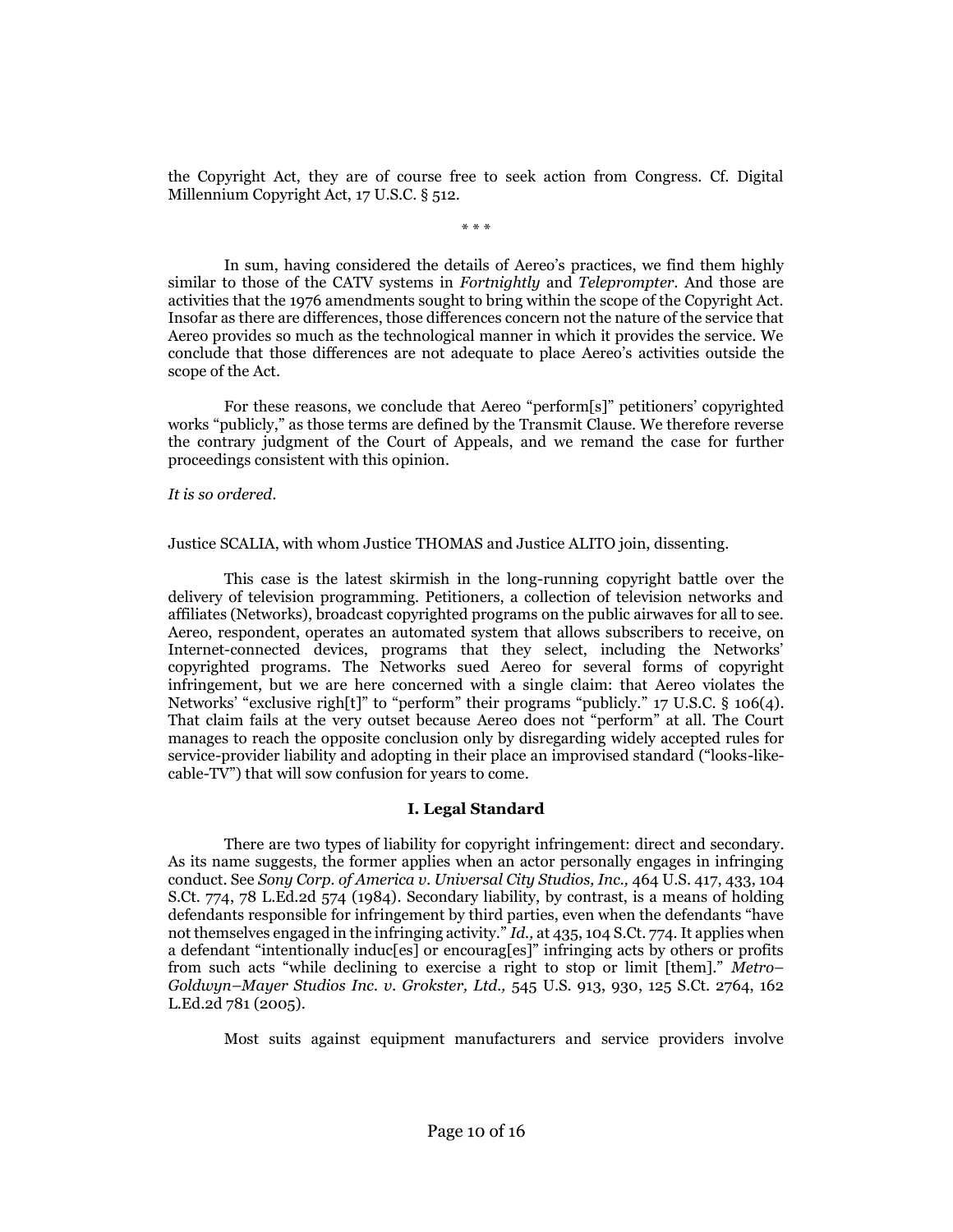secondary-liability claims. For example, when movie studios sued to block the sale of Sony's Betamax videocassette recorder (VCR), they argued that Sony was liable because *its customers* were making unauthorized copies. See *Sony, supra,* at 434–[435, 104 S.Ct. 774.](http://www.westlaw.com/Link/Document/FullText?findType=Y&serNum=1984103021&pubNum=708&originatingDoc=I41c16b35fc7311e3b4bafa136b480ad2&refType=RP&originationContext=document&vr=3.0&rs=cblt1.0&transitionType=DocumentItem&contextData=(sc.Search)) Record labels and movie studios relied on a similar theory when they sued Grokster and StreamCast, two providers of peer-to-peer file-sharing software. See *[Grokster, supra,](http://www.westlaw.com/Link/Document/FullText?findType=Y&serNum=2006858550&pubNum=708&originatingDoc=I41c16b35fc7311e3b4bafa136b480ad2&refType=RP&originationContext=document&vr=3.0&rs=cblt1.0&transitionType=DocumentItem&contextData=(sc.Search))* at 920–[921, 927, 125 S.Ct. 2764.](http://www.westlaw.com/Link/Document/FullText?findType=Y&serNum=2006858550&pubNum=708&originatingDoc=I41c16b35fc7311e3b4bafa136b480ad2&refType=RP&originationContext=document&vr=3.0&rs=cblt1.0&transitionType=DocumentItem&contextData=(sc.Search))

This suit, or rather the portion of it before us here, is fundamentally different. The Networks claim that Aereo *directly* infringes their public-performance right. Accordingly, the Networks must prove that Aereo "perform [s]" copyrighted works, [§ 106\(4\),](http://www.westlaw.com/Link/Document/FullText?findType=L&pubNum=1000546&cite=17USCAS106&originatingDoc=I41c16b35fc7311e3b4bafa136b480ad2&refType=RB&originationContext=document&vr=3.0&rs=cblt1.0&transitionType=DocumentItem&contextData=(sc.Search)#co_pp_0bd500007a412) when its subscribers log in, select a channel, and push the "watch" button. That process undoubtedly results in a performance; the question is *who* does the performing. See *[Cartoon Network](http://www.westlaw.com/Link/Document/FullText?findType=Y&serNum=2016676234&pubNum=506&originatingDoc=I41c16b35fc7311e3b4bafa136b480ad2&refType=RP&fi=co_pp_sp_506_130&originationContext=document&vr=3.0&rs=cblt1.0&transitionType=DocumentItem&contextData=(sc.Search)#co_pp_sp_506_130)  [LP, LLLP v. CSC Holdings, Inc.,](http://www.westlaw.com/Link/Document/FullText?findType=Y&serNum=2016676234&pubNum=506&originatingDoc=I41c16b35fc7311e3b4bafa136b480ad2&refType=RP&fi=co_pp_sp_506_130&originationContext=document&vr=3.0&rs=cblt1.0&transitionType=DocumentItem&contextData=(sc.Search)#co_pp_sp_506_130)* 536 F.3d 121, 130 (C.A.2 2008). If Aereo's subscribers perform but Aereo does not, the claim necessarily fails.

The Networks' claim is governed by a simple but profoundly important rule: A defendant may be held directly liable only if it has engaged in volitional conduct that violates the Act. See 3 W. Patry, Copyright § 9:5.50 (2013). This requirement is firmly grounded in the Act's text, which defines "perform" in active, affirmative terms: One "perform[s]" a copyrighted "audiovisual work," such as a movie or news broadcast, by "show[ing] its images in any sequence" or "mak[ing] the sounds accompanying it audible." [§ 101.](http://www.westlaw.com/Link/Document/FullText?findType=L&pubNum=1000546&cite=17USCAS101&originatingDoc=I41c16b35fc7311e3b4bafa136b480ad2&refType=LQ&originationContext=document&vr=3.0&rs=cblt1.0&transitionType=DocumentItem&contextData=(sc.Search)) And since the Act makes it unlawful to copy or perform copyrighted works, not to copy or perform in general, see  $\S$  501(a), the volitional-act requirement demands conduct directed to the plaintiff's copyrighted material, see *Sony, supra,* [at 434, 104 S.Ct. 774.](http://www.westlaw.com/Link/Document/FullText?findType=Y&serNum=1984103021&pubNum=708&originatingDoc=I41c16b35fc7311e3b4bafa136b480ad2&refType=RP&originationContext=document&vr=3.0&rs=cblt1.0&transitionType=DocumentItem&contextData=(sc.Search)) Every Court of Appeals to have considered an automated-service provider's direct liability for copyright infringement has adopted that rule. See *[Fox Broadcasting Co. v. Dish Network](http://www.westlaw.com/Link/Document/FullText?findType=Y&serNum=2032594628&pubNum=506&originatingDoc=I41c16b35fc7311e3b4bafa136b480ad2&refType=RP&fi=co_pp_sp_506_1066&originationContext=document&vr=3.0&rs=cblt1.0&transitionType=DocumentItem&contextData=(sc.Search)#co_pp_sp_506_1066)  LLC,* [747 F.3d 1060, 1066](http://www.westlaw.com/Link/Document/FullText?findType=Y&serNum=2032594628&pubNum=506&originatingDoc=I41c16b35fc7311e3b4bafa136b480ad2&refType=RP&fi=co_pp_sp_506_1066&originationContext=document&vr=3.0&rs=cblt1.0&transitionType=DocumentItem&contextData=(sc.Search)#co_pp_sp_506_1066)–1068 (C.A.9 2014); *[Cartoon Network,](http://www.westlaw.com/Link/Document/FullText?findType=Y&serNum=2016676234&originatingDoc=I41c16b35fc7311e3b4bafa136b480ad2&refType=RP&originationContext=document&vr=3.0&rs=cblt1.0&transitionType=DocumentItem&contextData=(sc.Search)) supra,* at 130–131 (C.A.2 [2008\);](http://www.westlaw.com/Link/Document/FullText?findType=Y&serNum=2016676234&originatingDoc=I41c16b35fc7311e3b4bafa136b480ad2&refType=RP&originationContext=document&vr=3.0&rs=cblt1.0&transitionType=DocumentItem&contextData=(sc.Search)) *[CoStar Group, Inc. v. LoopNet, Inc.,](http://www.westlaw.com/Link/Document/FullText?findType=Y&serNum=2004611747&pubNum=506&originatingDoc=I41c16b35fc7311e3b4bafa136b480ad2&refType=RP&fi=co_pp_sp_506_549&originationContext=document&vr=3.0&rs=cblt1.0&transitionType=DocumentItem&contextData=(sc.Search)#co_pp_sp_506_549)* 373 F.3d 544, 549–550 (C.A.4 2004). Although we have not opined on the issue, our cases are fully consistent with a volitionalconduct requirement. For example, we gave several examples of direct infringement in *[Sony,](http://www.westlaw.com/Link/Document/FullText?findType=Y&serNum=1984103021&originatingDoc=I41c16b35fc7311e3b4bafa136b480ad2&refType=RP&originationContext=document&vr=3.0&rs=cblt1.0&transitionType=DocumentItem&contextData=(sc.Search))* each of which involved a volitional act directed to the plaintiff's copyrighted material. Se[e 464 U.S., at 437, n. 18, 104 S.Ct. 774.](http://www.westlaw.com/Link/Document/FullText?findType=Y&serNum=1984103021&pubNum=708&originatingDoc=I41c16b35fc7311e3b4bafa136b480ad2&refType=RP&originationContext=document&vr=3.0&rs=cblt1.0&transitionType=DocumentItem&contextData=(sc.Search))

The volitional-conduct requirement is not at issue in most direct-infringement cases; the usual point of dispute is whether the defendant's conduct is infringing (*e.g.,* Does the defendant's design copy the plaintiff's?), rather than whether the defendant has acted at all (*e.g.,* Did this defendant create the infringing design?). But it comes right to the fore when a direct-infringement claim is lodged against a defendant who does nothing more than operate an automated, user-controlled system. See, *e.g., [Fox Broadcasting, supra,](http://www.westlaw.com/Link/Document/FullText?findType=Y&serNum=2032594628&originatingDoc=I41c16b35fc7311e3b4bafa136b480ad2&refType=RP&originationContext=document&vr=3.0&rs=cblt1.0&transitionType=DocumentItem&contextData=(sc.Search))* at [1067;](http://www.westlaw.com/Link/Document/FullText?findType=Y&serNum=2032594628&originatingDoc=I41c16b35fc7311e3b4bafa136b480ad2&refType=RP&originationContext=document&vr=3.0&rs=cblt1.0&transitionType=DocumentItem&contextData=(sc.Search)) *[Cartoon Network, supra,](http://www.westlaw.com/Link/Document/FullText?findType=Y&serNum=2016676234&originatingDoc=I41c16b35fc7311e3b4bafa136b480ad2&refType=RP&originationContext=document&vr=3.0&rs=cblt1.0&transitionType=DocumentItem&contextData=(sc.Search))* at 131. Internet-service providers are a prime example. When one user sends data to another, the provider's equipment facilitates the transfer automatically. Does that mean that the provider is directly liable when the transmission happens to result in the "reproduc[tion],"  $\S$  106(1), of a copyrighted work? It does not. The provider's system is "totally indifferent to the material's content," whereas courts require "some aspect of volition" directed at the copyrighted material before direct liability may be imposed. *CoStar,* [373 F.3d, at 550](http://www.westlaw.com/Link/Document/FullText?findType=Y&serNum=2004611747&pubNum=506&originatingDoc=I41c16b35fc7311e3b4bafa136b480ad2&refType=RP&fi=co_pp_sp_506_550&originationContext=document&vr=3.0&rs=cblt1.0&transitionType=DocumentItem&contextData=(sc.Search)#co_pp_sp_506_550)–551[.](http://www.westlaw.com/Link/Document/FullText?findType=Y&serNum=2004611747&pubNum=506&originatingDoc=I41c16b35fc7311e3b4bafa136b480ad2&refType=RP&fi=co_pp_sp_506_550&originationContext=document&vr=3.0&rs=cblt1.0&transitionType=DocumentItem&contextData=(sc.Search)#co_pp_sp_506_550)<sup>2</sup> The defendant may be held directly liable only if the defendant *itself* "trespassed on the exclusive domain of the copyright owner." *[Id.,](http://www.westlaw.com/Link/Document/FullText?findType=Y&serNum=2004611747&originatingDoc=I41c16b35fc7311e3b4bafa136b480ad2&refType=RP&originationContext=document&vr=3.0&rs=cblt1.0&transitionType=DocumentItem&contextData=(sc.Search))* at [550.](http://www.westlaw.com/Link/Document/FullText?findType=Y&serNum=2004611747&originatingDoc=I41c16b35fc7311e3b4bafa136b480ad2&refType=RP&originationContext=document&vr=3.0&rs=cblt1.0&transitionType=DocumentItem&contextData=(sc.Search)) Most of the time that issue will come down to who selects the copyrighted content: the defendant or its customers. See *[Cartoon Network, supra,](http://www.westlaw.com/Link/Document/FullText?findType=Y&serNum=2016676234&originatingDoc=I41c16b35fc7311e3b4bafa136b480ad2&refType=RP&originationContext=document&vr=3.0&rs=cblt1.0&transitionType=DocumentItem&contextData=(sc.Search))* at 131–132.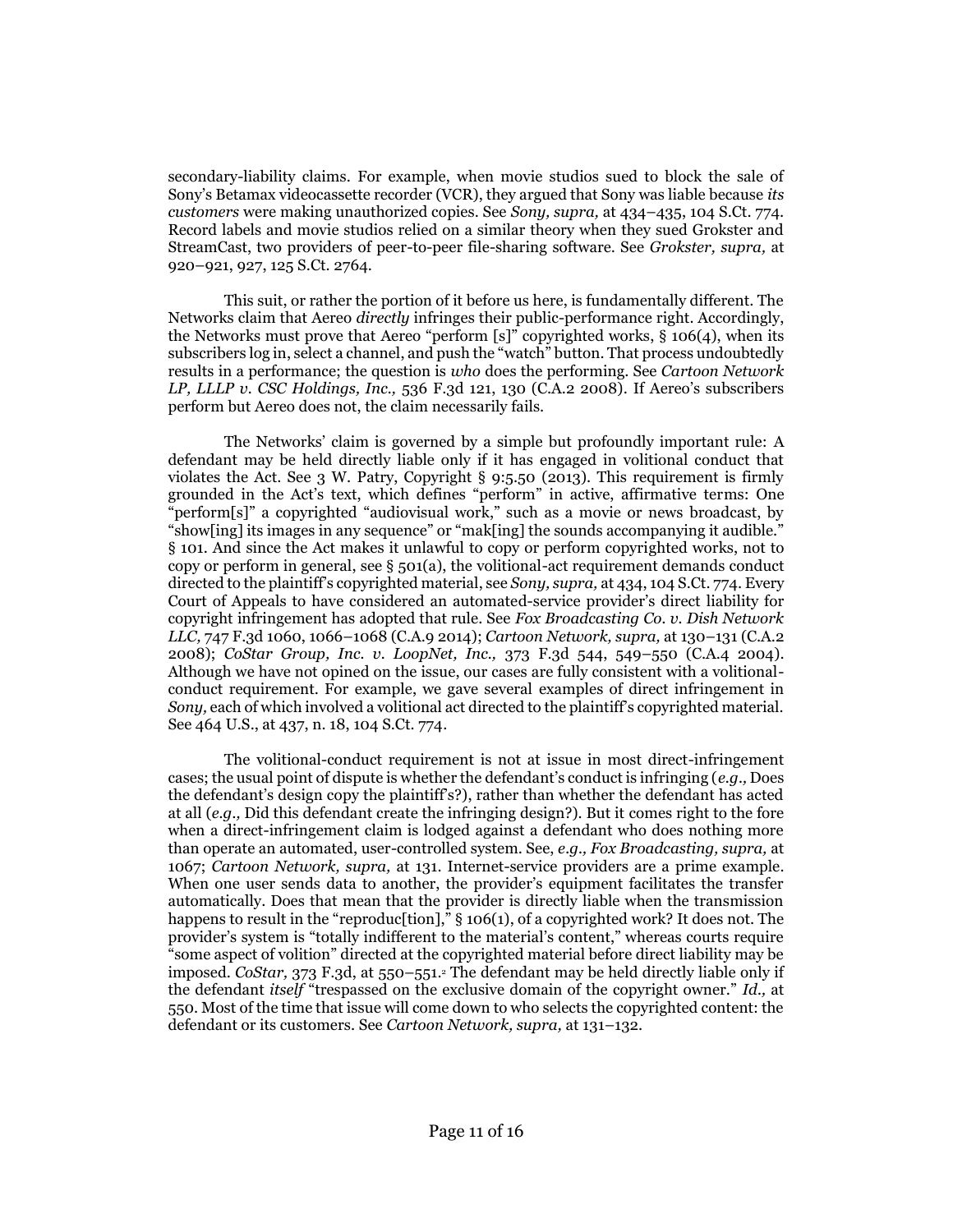A comparison between copy shops and video-on-demand services illustrates the point. A copy shop rents out photocopiers on a per-use basis. One customer might copy his 10–year–old's drawings—a perfectly lawful thing to do—while another might duplicate a famous artist's copyrighted photographs—a use clearly prohibited by [§ 106\(1\).](http://www.westlaw.com/Link/Document/FullText?findType=L&pubNum=1000546&cite=17USCAS106&originatingDoc=I41c16b35fc7311e3b4bafa136b480ad2&refType=RB&originationContext=document&vr=3.0&rs=cblt1.0&transitionType=DocumentItem&contextData=(sc.Search)#co_pp_f1c50000821b0) Either way, *the customer* chooses the content and activates the copying function; the photocopier does nothing except in response to the customer's commands. Because the shop plays no role in selecting the content, it cannot be held directly liable when a customer makes an infringing copy. See *[CoStar, supra,](http://www.westlaw.com/Link/Document/FullText?findType=Y&serNum=2004611747&originatingDoc=I41c16b35fc7311e3b4bafa136b480ad2&refType=RP&originationContext=document&vr=3.0&rs=cblt1.0&transitionType=DocumentItem&contextData=(sc.Search))* at 550.

Video-on-demand services, like photocopiers, respond automatically to user input, but they differ in one crucial respect: *They choose the content*. When a user signs in to Netflix, for example, "thousands of ... movies [and] TV episodes" carefully curated by Netflix are "available to watch instantly." See How [D]oes Netflix [W]ork?, online at http://help.netflix.com/en/node/412 (as visited June 20, 2014, and available in Clerk of Court's case file). That selection and arrangement by the service provider constitutes a volitional act directed to specific copyrighted works and thus serves as a basis for direct liability.

The distinction between direct and secondary liability would collapse if there were not a clear rule for determining whether *the defendant* committed the infringing act. See *[Cartoon Network,](http://www.westlaw.com/Link/Document/FullText?findType=Y&serNum=2016676234&pubNum=506&originatingDoc=I41c16b35fc7311e3b4bafa136b480ad2&refType=RP&fi=co_pp_sp_506_132&originationContext=document&vr=3.0&rs=cblt1.0&transitionType=DocumentItem&contextData=(sc.Search)#co_pp_sp_506_132)* 536 F.3d, at 132–133. The volitional-conduct requirement supplies that rule; its purpose is not to excuse defendants from accountability, but to channel the claims against them into the correct analytical track. See Brief for 36 Intellectual Property and Copyright Law Professors as *Amici Curiae* 7. Thus, in the example given above, the fact that the copy shop does not choose the content simply means that its culpability will be assessed using secondary-liability rules rather than direct-liability rules. See *[Sony, supra,](http://www.westlaw.com/Link/Document/FullText?findType=Y&serNum=1984103021&pubNum=708&originatingDoc=I41c16b35fc7311e3b4bafa136b480ad2&refType=RP&originationContext=document&vr=3.0&rs=cblt1.0&transitionType=DocumentItem&contextData=(sc.Search))* at 434–[442, 104 S.Ct. 774;](http://www.westlaw.com/Link/Document/FullText?findType=Y&serNum=1984103021&pubNum=708&originatingDoc=I41c16b35fc7311e3b4bafa136b480ad2&refType=RP&originationContext=document&vr=3.0&rs=cblt1.0&transitionType=DocumentItem&contextData=(sc.Search)) *[Cartoon Network,](http://www.westlaw.com/Link/Document/FullText?findType=Y&serNum=2016676234&originatingDoc=I41c16b35fc7311e3b4bafa136b480ad2&refType=RP&originationContext=document&vr=3.0&rs=cblt1.0&transitionType=DocumentItem&contextData=(sc.Search)) supra,* at 132–133.

#### **II. Application to Aereo**

So which is Aereo: the copy shop or the video-on-demand service? In truth, it is neither. Rather, it is akin to a copy shop that provides its patrons with a library card. Aereo offers access to an automated system consisting of routers, servers, transcoders, and dimesized antennae. Like a photocopier or VCR, that system lies dormant until a subscriber activates it. When a subscriber selects a program, Aereo's system picks up the relevant broadcast signal, translates its audio and video components into digital data, stores the data in a user-specific file, and transmits that file's contents to the subscriber via the Internet—at which point the subscriber's laptop, tablet, or other device displays the broadcast just as an ordinary television would. The result of that process fits the statutory definition of a performance to a tee: The subscriber's device "show[s]" the broadcast's "images" and "make[s] the sounds accompanying" the broadcast "audible." [§ 101.](http://www.westlaw.com/Link/Document/FullText?findType=L&pubNum=1000546&cite=17USCAS101&originatingDoc=I41c16b35fc7311e3b4bafa136b480ad2&refType=LQ&originationContext=document&vr=3.0&rs=cblt1.0&transitionType=DocumentItem&contextData=(sc.Search)) The only question is whether those performances are the product of Aereo's volitional conduct.

They are not. Unlike video-on-demand services, Aereo does not provide a prearranged assortment of movies and television shows. Rather, it assigns each subscriber an antenna that—like a library card—can be used to obtain whatever broadcasts are freely available. Some of those broadcasts are copyrighted; others are in the public domain. The key point is that subscribers call all the shots: Aereo's automated system does not relay any program, copyrighted or not, until a subscriber selects the program and tells Aereo to relay it. Aereo's operation of that system is a volitional act and a but-for cause of the resulting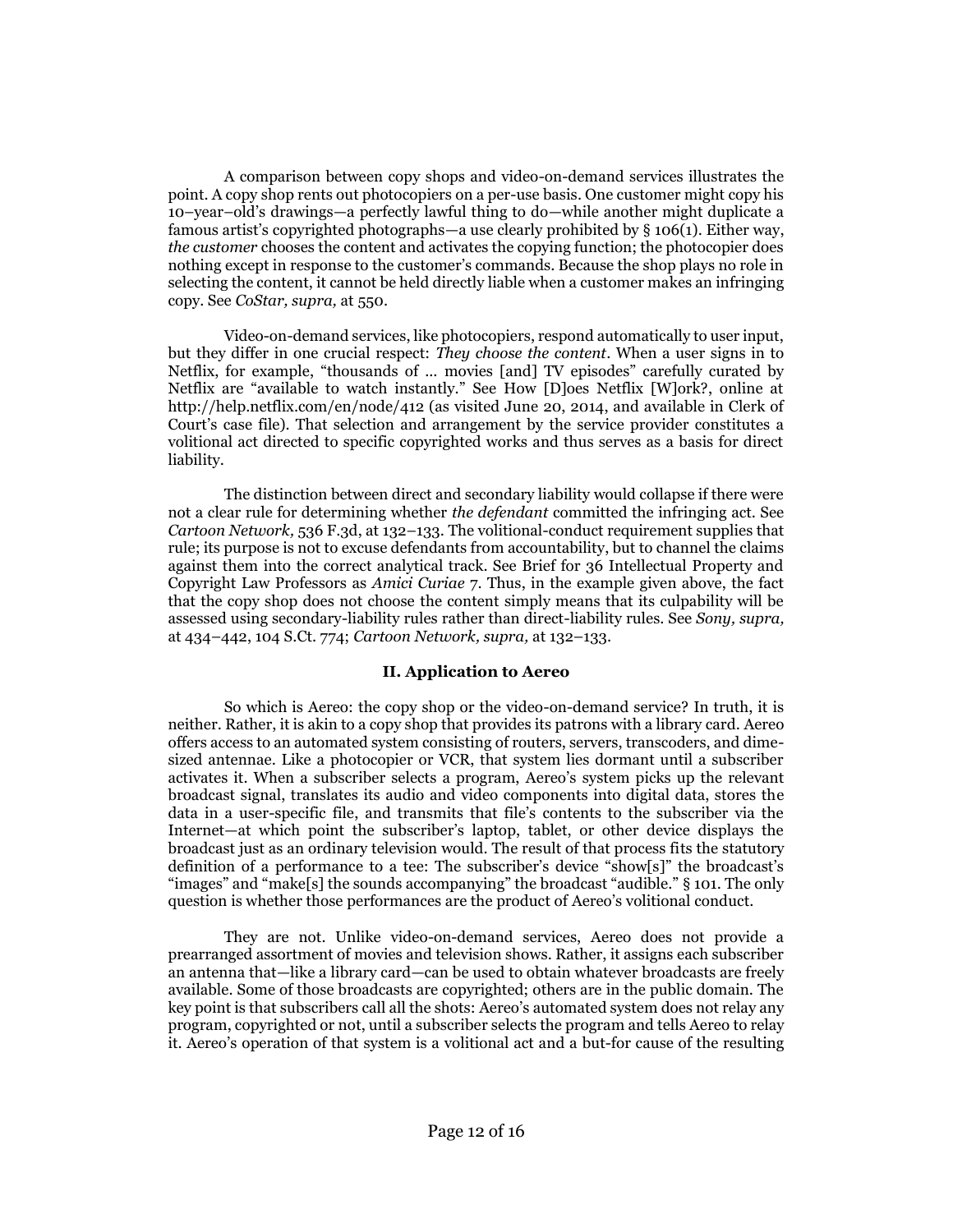performances, but, as in the case of the copy shop, that degree of involvement is not enough for direct liability. See *Grokster,* [545 U.S., at 960, 125 S.Ct. 2764](http://www.westlaw.com/Link/Document/FullText?findType=Y&serNum=2006858550&pubNum=708&originatingDoc=I41c16b35fc7311e3b4bafa136b480ad2&refType=RP&originationContext=document&vr=3.0&rs=cblt1.0&transitionType=DocumentItem&contextData=(sc.Search)) (BREYER, J., concurring) ("[T]he producer of a technology which *permits* unlawful copying does not himself *engage*  in unlawful copying").

In sum, Aereo does not "perform" for the sole and simple reason that it does not make the choice of content. And because Aereo does not perform, it cannot be held directly liable for infringing the Networks' public-performance right. That conclusion does not necessarily mean that Aereo's service complies with the Copyright Act. Quite the contrary. The Networks' complaint alleges that Aereo is directly *and* secondarily liable for infringing their public-performance rights [\(§ 106\(4\)\)](http://www.westlaw.com/Link/Document/FullText?findType=L&pubNum=1000546&cite=17USCAS106&originatingDoc=I41c16b35fc7311e3b4bafa136b480ad2&refType=RB&originationContext=document&vr=3.0&rs=cblt1.0&transitionType=DocumentItem&contextData=(sc.Search)#co_pp_0bd500007a412) *and also* their reproduction rights [\(§ 106\(1\)\)](http://www.westlaw.com/Link/Document/FullText?findType=L&pubNum=1000546&cite=17USCAS106&originatingDoc=I41c16b35fc7311e3b4bafa136b480ad2&refType=RB&originationContext=document&vr=3.0&rs=cblt1.0&transitionType=DocumentItem&contextData=(sc.Search)#co_pp_f1c50000821b0). Their request for a preliminary injunction—the only issue before this Court—is based exclusively on the direct-liability portion of the public-performance claim (and further limited to Aereo's "watch" function, as opposed to its "record" function). See App. to Pet. for Cert. 60a–61a. Affirming the judgment below would merely return this case to the lower courts for consideration of the Networks' remaining claims.

#### **III. Guilt By Resemblance**

The Court's conclusion that Aereo performs boils down to the following syllogism: (1) Congress amended the Act to overrule our decisions holding that cable systems do not perform when they retransmit over-the-air broadcasts; (2) Aereo looks a lot like a cable system; therefore (3) Aereo performs. *Ante,* at 2504 – 2507. That reasoning suffers from a trio of defects.

First, it is built on the shakiest of foundations. Perceiving the text to be ambiguous, *ante,* at 2504, the Court reaches out to decide the case based on a few isolated snippets of legislative history, *ante,* at 2505 – 2506 (citing [H.R.Rep. No. 94](http://www.westlaw.com/Link/Document/FullText?findType=Y&serNum=0100747631&pubNum=0100014&originatingDoc=I41c16b35fc7311e3b4bafa136b480ad2&refType=TV&originationContext=document&vr=3.0&rs=cblt1.0&transitionType=DocumentItem&contextData=(sc.Search))–1476 (1976)). The Court treats those snippets as authoritative evidence of congressional intent even though they come from a single report issued by a committee whose members make up a small fraction of one of the two Houses of Congress. Little else need be said here about the severe shortcomings of that interpretative methodology. See *[Lawson v. FMR LLC,](http://www.westlaw.com/Link/Document/FullText?findType=Y&serNum=2032817940&pubNum=708&originatingDoc=I41c16b35fc7311e3b4bafa136b480ad2&refType=RP&fi=co_pp_sp_708_1176&originationContext=document&vr=3.0&rs=cblt1.0&transitionType=DocumentItem&contextData=(sc.Search)#co_pp_sp_708_1176)* 571 U.S. –––– , ––––, 134 S.Ct. 1158, 1176–[1177, 188 L.Ed.2d 158](http://www.westlaw.com/Link/Document/FullText?findType=Y&serNum=2032817940&pubNum=708&originatingDoc=I41c16b35fc7311e3b4bafa136b480ad2&refType=RP&fi=co_pp_sp_708_1176&originationContext=document&vr=3.0&rs=cblt1.0&transitionType=DocumentItem&contextData=(sc.Search)#co_pp_sp_708_1176) (2014) (SCALIA, J., concurring in principal part and concurring in judgment).

Second, the Court's reasoning fails on its own terms because there are material differences between the cable systems at issue in *[Teleprompter Corp. v. Columbia](http://www.westlaw.com/Link/Document/FullText?findType=Y&serNum=1974127140&pubNum=708&originatingDoc=I41c16b35fc7311e3b4bafa136b480ad2&refType=RP&originationContext=document&vr=3.0&rs=cblt1.0&transitionType=DocumentItem&contextData=(sc.Search))  Broadcasting System, Inc.,* [415 U.S. 394, 94 S.Ct. 1129, 39 L.Ed.2d 415 \(1974\),](http://www.westlaw.com/Link/Document/FullText?findType=Y&serNum=1974127140&pubNum=708&originatingDoc=I41c16b35fc7311e3b4bafa136b480ad2&refType=RP&originationContext=document&vr=3.0&rs=cblt1.0&transitionType=DocumentItem&contextData=(sc.Search)) and *[Fortnightly Corp. v. United Artists Television, Inc.,](http://www.westlaw.com/Link/Document/FullText?findType=Y&serNum=1968131226&pubNum=708&originatingDoc=I41c16b35fc7311e3b4bafa136b480ad2&refType=RP&originationContext=document&vr=3.0&rs=cblt1.0&transitionType=DocumentItem&contextData=(sc.Search))* 392 U.S. 390, 88 S.Ct. 2084, 20 [L.Ed.2d 1176 \(1968\),](http://www.westlaw.com/Link/Document/FullText?findType=Y&serNum=1968131226&pubNum=708&originatingDoc=I41c16b35fc7311e3b4bafa136b480ad2&refType=RP&originationContext=document&vr=3.0&rs=cblt1.0&transitionType=DocumentItem&contextData=(sc.Search)) on the one hand and Aereo on the other. The former (which were then known as community-antenna television systems) captured the full range of broadcast signals and forwarded them to all subscribers at all times, whereas Aereo transmits only specific programs selected by the user, at specific times selected by the user. The Court acknowledges this distinction but blithely concludes that it "does not make a critical difference." *Ante,* at 2507. Even if that were true, the Court fails to account for other salient differences between the two technologies. Though cable systems started out essentially as dumb pipes that routed signals from point A to point B, see *ante,* at 2504, by the 1970's, that kind of service " 'no longer exist[ed],' " Brief for Petitioners in *Columbia Broadcasting System, Inc. v. Teleprompter Corp.,* O.T. 1973, No. 72–1633, p. 22. At the time of our *[Teleprompter](http://www.westlaw.com/Link/Document/FullText?findType=Y&serNum=1974127140&originatingDoc=I41c16b35fc7311e3b4bafa136b480ad2&refType=RP&originationContext=document&vr=3.0&rs=cblt1.0&transitionType=DocumentItem&contextData=(sc.Search))* decision, cable companies "perform[ed] the same functions as 'broadcasters'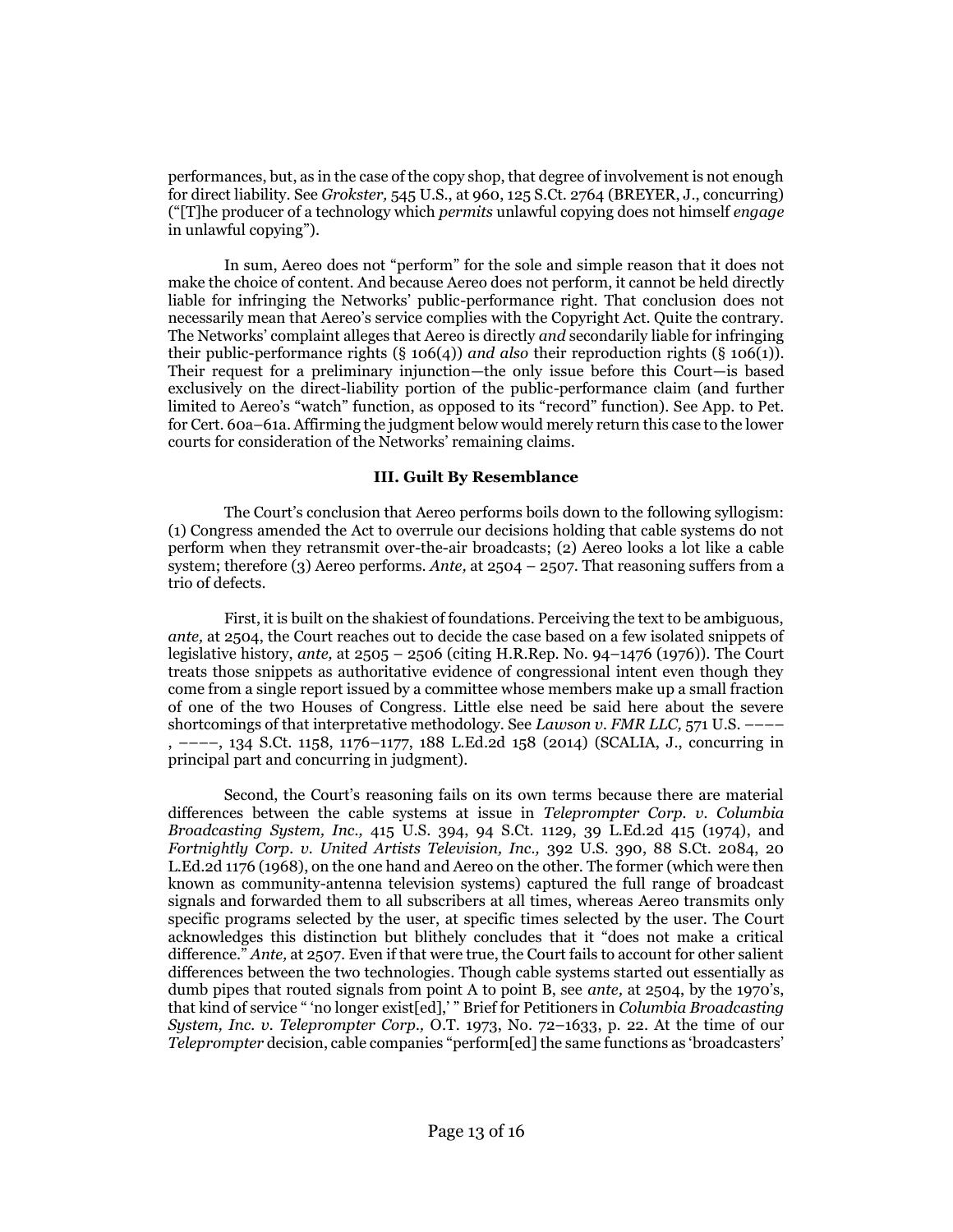by deliberately selecting and importing distant signals, originating programs, [and] selling commercials," *id.,* at 20, thus making them curators of content—more akin to video-ondemand services than copy shops. So far as the record reveals, Aereo does none of those things.

Third, and most importantly, even accepting that the 1976 amendments had as their purpose the overruling of our cable-TV cases, what they were meant to do and how they did it are two different questions—and it is the latter that governs the case before us here. The injury claimed is not violation of a law that says operations similar to cable TV are subject to copyright liability, but violation of § 106(4) of the Copyright Act. And whatever soothing reasoning the Court uses to reach its result ("this looks like cable TV"), the consequence of its holding is that someone who implements this technology *"perform[s]" under that provision*. That greatly disrupts settled jurisprudence which, before today, applied the straightforward, bright-line test of volitional conduct directed at the copyrighted work. If that test is not outcome determinative in this case, presumably it is not outcome determinative elsewhere as well. And it is not clear what the Court proposes to replace it. Perhaps the Court means to adopt (invent, really) a two-tier version of the Copyright Act, one part of which applies to "cable companies and their equivalents" while the other governs everyone else. *Ante,* at 2506 – 2507, 2510.

The rationale for the Court's ad hoc rule for cable-system lookalikes is so broad that it renders nearly a third of the Court's opinion superfluous. Part II of the opinion concludes that Aereo performs because it resembles a cable company, and Congress amended the Act in 1976 "to bring the activities of cable systems within [its] scope." *Ante,* at 2506. Part III of the opinion purports to address separately the question whether Aereo performs "publicly." *Ante,* at 2507 – 2510. Trouble is, that question cannot remain open if Congress's supposed intent to regulate whatever looks like a cable company must be given legal effect (as the Court says in Part II). The Act reaches only public performances, see [§](http://www.westlaw.com/Link/Document/FullText?findType=L&pubNum=1000546&cite=17USCAS106&originatingDoc=I41c16b35fc7311e3b4bafa136b480ad2&refType=RB&originationContext=document&vr=3.0&rs=cblt1.0&transitionType=DocumentItem&contextData=(sc.Search)#co_pp_0bd500007a412)  [106\(4\)](http://www.westlaw.com/Link/Document/FullText?findType=L&pubNum=1000546&cite=17USCAS106&originatingDoc=I41c16b35fc7311e3b4bafa136b480ad2&refType=RB&originationContext=document&vr=3.0&rs=cblt1.0&transitionType=DocumentItem&contextData=(sc.Search)#co_pp_0bd500007a412), so Congress could not have regulated "the activities of cable systems" without deeming their retransmissions public performances. The upshot is this: If Aereo's similarity to a cable company means that it performs, then by necessity that same characteristic means that it does so publicly, and Part III of the Court's opinion discusses an issue that is no longer relevant—though discussing it certainly gives the opinion the "feel" of real textual analysis.

Making matters worse, the Court provides no criteria for determining when its cable-TV-lookalike rule applies. Must a defendant offer access to live television to qualify? If similarity to cable-television service is the measure, then the answer must be yes. But consider the implications of that answer: Aereo would be free to do exactly what it is doing right now so long as it built mandatory time shifting into its "watch" function. Aereo would not be providing *live* television if it made subscribers wait to tune in until after a show's live broadcast ended. A subscriber could watch the 7 p.m. airing of a 1–hour program any time after 8 p.m. Assuming the Court does not intend to adopt such a do-nothing rule (though it very well may), there must be some other means of identifying who is and is not subject to its guilt-by-resemblance regime.

Two other criteria come to mind. One would cover any automated service that captures and stores live television broadcasts at a user's direction. That can't be right, since it is exactly what remote storage digital video recorders (RS–DVRs) do, see *[Cartoon](http://www.westlaw.com/Link/Document/FullText?findType=Y&serNum=2016676234&pubNum=506&originatingDoc=I41c16b35fc7311e3b4bafa136b480ad2&refType=RP&fi=co_pp_sp_506_124&originationContext=document&vr=3.0&rs=cblt1.0&transitionType=DocumentItem&contextData=(sc.Search)#co_pp_sp_506_124)  Network,* [536 F.3d, at 124](http://www.westlaw.com/Link/Document/FullText?findType=Y&serNum=2016676234&pubNum=506&originatingDoc=I41c16b35fc7311e3b4bafa136b480ad2&refType=RP&fi=co_pp_sp_506_124&originationContext=document&vr=3.0&rs=cblt1.0&transitionType=DocumentItem&contextData=(sc.Search)#co_pp_sp_506_124)–125, and the Court insists that its "limited holding" does not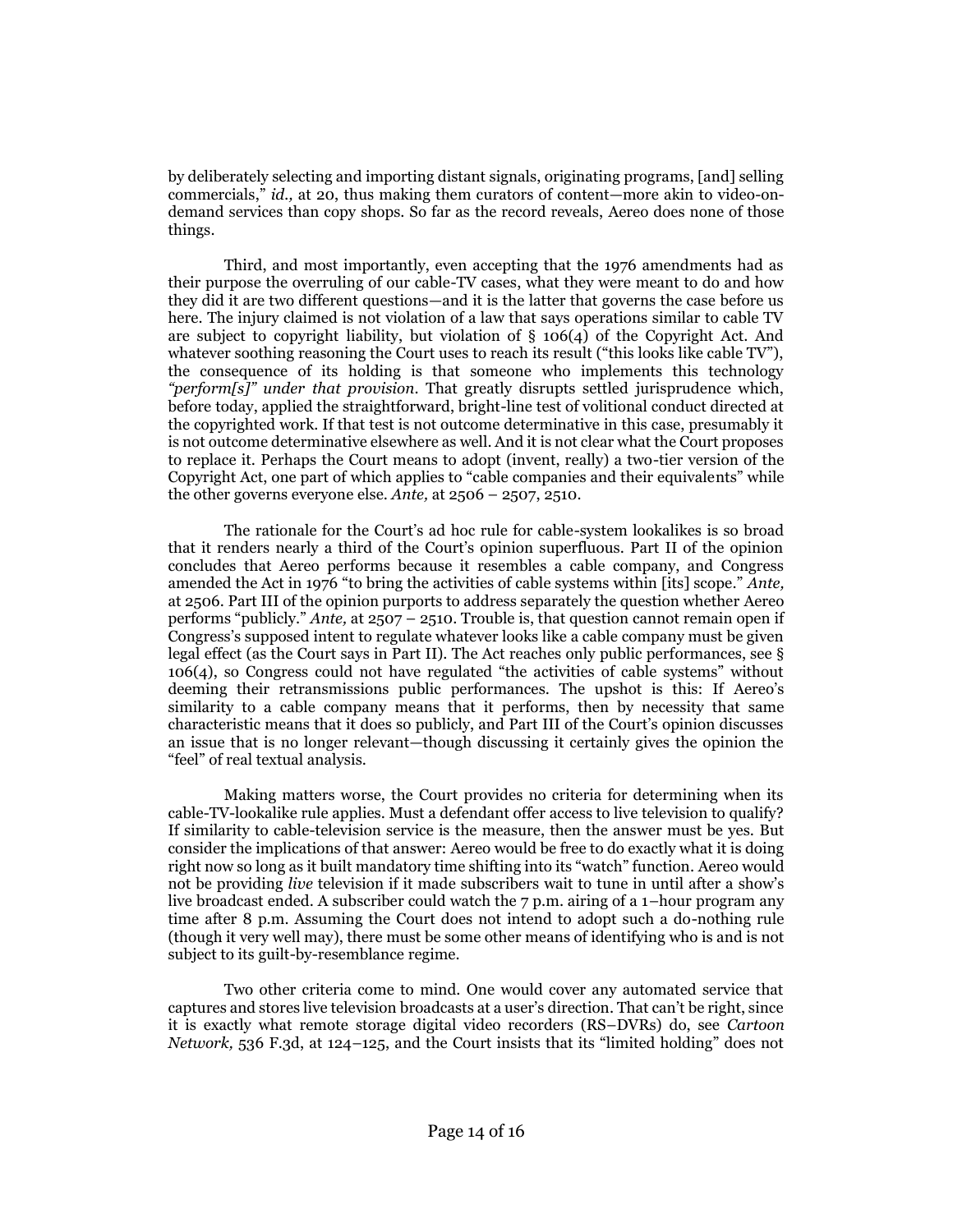decide the fate of those devices, *ante,* at 2510 – 2511. The other potential benchmark is the one offered by the Government: The cable-TV-lookalike rule embraces any entity that "operates an integrated system, substantially dependent on physical equipment that is used in common by [its] subscribers." Brief for United States as *Amicus Curiae* 20. The Court sensibly avoids that approach because it would sweep in Internet service providers and a host of other entities that quite obviously do not perform.

That leaves as the criterion of cable-TV-resemblance nothing but th'ol' totality-ofthe-circumstances test (which is not a test at all but merely assertion of an intent to perform test-free, ad hoc, case-by-case evaluation). It will take years, perhaps decades, to determine which automated systems now in existence are governed by the traditional volitionalconduct test and which get the Aereo treatment. (And automated systems now in contemplation will have to take their chances.) The Court vows that its ruling will not affect cloud-storage providers and cable-television systems, see *ante,* at 2510 – 2511, but it cannot deliver on that promise given the imprecision of its result-driven rule. Indeed, the difficulties inherent in the Court's makeshift approach will become apparent in this very case. Today's decision addresses the legality of Aereo's "watch" function, which provides nearly contemporaneous access to live broadcasts. On remand, one of the first questions the lower courts will face is whether Aereo's "record" function, which allows subscribers to save a program while it is airing and watch it later, infringes the Networks' publicperformance right. The volitional-conduct rule provides a clear answer to that question: Because Aereo does not select the programs viewed by its users, it does not perform. But it is impossible to say how the issue will come out under the Court's analysis, since cable companies did not offer remote recording and playback services when Congress amended the Copyright Act in 1976.

\* \* \*

I share the Court's evident feeling that what Aereo is doing (or enabling to be done) to the Networks' copyrighted programming ought not to be allowed. But perhaps we need not distort the Copyright Act to forbid it. As discussed at the outset, Aereo's secondary liability for performance infringement is yet to be determined, as is its primary and secondary liability for reproduction infringement. If that does not suffice, then (assuming one shares the majority's estimation of right and wrong) what we have before us must be considered a "loophole" in the law. It is not the role of this Court to identify and plug loopholes. It is the role of good lawyers to identify and exploit them, and the role of Congress to eliminate them if it wishes. Congress can do that, I may add, in a much more targeted, better informed, and less disruptive fashion than the crude "looks-like-cable-TV" solution the Court invents today.

We came within one vote of declaring the VCR contraband 30 years ago in *[Sony](http://www.westlaw.com/Link/Document/FullText?findType=Y&serNum=1984103021&originatingDoc=I41c16b35fc7311e3b4bafa136b480ad2&refType=RP&originationContext=document&vr=3.0&rs=cblt1.0&transitionType=DocumentItem&contextData=(sc.Search))*. Se[e 464 U.S., at 441, n. 21, 104 S.Ct. 774.](http://www.westlaw.com/Link/Document/FullText?findType=Y&serNum=1984103021&pubNum=708&originatingDoc=I41c16b35fc7311e3b4bafa136b480ad2&refType=RP&originationContext=document&vr=3.0&rs=cblt1.0&transitionType=DocumentItem&contextData=(sc.Search)) The dissent in that case was driven in part by the plaintiffs' prediction that VCR technology would wreak all manner of havoc in the television and movie industries. See *id*[., at 483, 104 S.Ct. 774 \(opinion of Blackmun, J.\);](http://www.westlaw.com/Link/Document/FullText?findType=Y&serNum=1984103021&pubNum=708&originatingDoc=I41c16b35fc7311e3b4bafa136b480ad2&refType=RP&originationContext=document&vr=3.0&rs=cblt1.0&transitionType=DocumentItem&contextData=(sc.Search)) see also Brief for CBS, Inc., as *Amicus Curiae,* O.T. 1982, No. 81–1687, p. 2 (arguing that VCRs "directly threatened" the bottom line of "[e]very broadcaster").

The Networks make similarly dire predictions about Aereo. We are told that nothing less than "the very existence of broadcast television as we know it" is at stake. Brief for Petitioners 39. Aereo and its *amici* dispute those forecasts and make a few of their own,